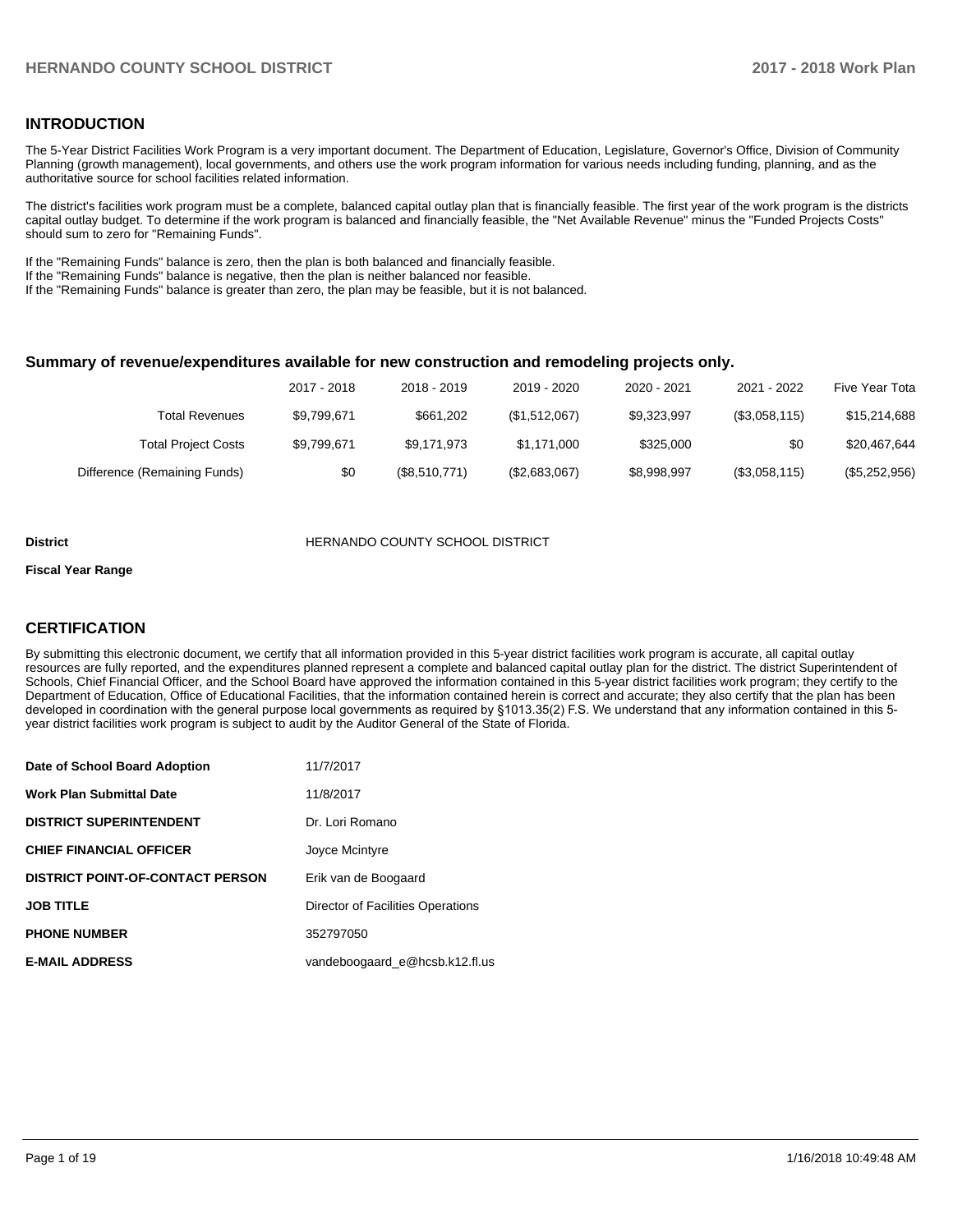# **Expenditures**

### **Expenditure for Maintenance, Repair and Renovation from 1.50-Mills and PECO**

Annually, prior to the adoption of the district school budget, each school board must prepare a tentative district facilities work program that includes a schedule of major repair and renovation projects necessary to maintain the educational and ancillary facilities of the district.

|                                                                                                                                                                                                                                                                                                                                                                                                                                                                                                                                                                                                                                                                                                                                                                    | Item                                                                                                                                                                                                                                                                                                                                                                                                                                                                                                                                                                                                                                                                                                                                                                                                                                      |           | 2018 - 2019<br>Projected | 2019 - 2020<br>Projected | 2020 - 2021<br>Projected | 2021 - 2022<br>Projected | Total       |  |  |  |  |  |  |
|--------------------------------------------------------------------------------------------------------------------------------------------------------------------------------------------------------------------------------------------------------------------------------------------------------------------------------------------------------------------------------------------------------------------------------------------------------------------------------------------------------------------------------------------------------------------------------------------------------------------------------------------------------------------------------------------------------------------------------------------------------------------|-------------------------------------------------------------------------------------------------------------------------------------------------------------------------------------------------------------------------------------------------------------------------------------------------------------------------------------------------------------------------------------------------------------------------------------------------------------------------------------------------------------------------------------------------------------------------------------------------------------------------------------------------------------------------------------------------------------------------------------------------------------------------------------------------------------------------------------------|-----------|--------------------------|--------------------------|--------------------------|--------------------------|-------------|--|--|--|--|--|--|
| <b>HVAC</b>                                                                                                                                                                                                                                                                                                                                                                                                                                                                                                                                                                                                                                                                                                                                                        |                                                                                                                                                                                                                                                                                                                                                                                                                                                                                                                                                                                                                                                                                                                                                                                                                                           | \$800,000 | \$800,000                | \$800,000                | \$800,000                | \$800,000                | \$4,000,000 |  |  |  |  |  |  |
| Locations:                                                                                                                                                                                                                                                                                                                                                                                                                                                                                                                                                                                                                                                                                                                                                         | ADULT EDUCATION, BROOKSVILLE ELEMENTARY, CENTRAL SENIOR HIGH, CHALLENGER K-8 SCHOOL OF SCIENCE AND<br>MATHEMATICS, CHOCACHATTI ELEMENTARY, DAWN CENTER, DELORES S PARROTT MIDDLE, DELTONA ELEMENTARY, DISTRICT<br>MAINTENANCE/PLANT OPERATIONS, DISTRICT TRANSPORTATION, DISTRICT WAREHOUSE, EASTSIDE ELEMENTARY, ELAINE<br>BEELER EDUCATIONAL RESOURCE CENTER, Exceptional Student Support Services, EXPLORER K-8, FOX CHAPEL MIDDLE, FRANK W<br>SPRINGSTEAD SENIOR HIGH, HERNANDO ADMINISTRATIVE SUPPORT, HERNANDO SENIOR HIGH, JOHN D FLOYD ELEMENTARY,<br>MOTON ELEMENTARY, NATURE COAST TECHNICAL HIGH, PINE GROVE ELEMENTARY, POWELL MIDDLE, SPRING HILL<br>ELEMENTARY, SUNCOAST ELEMENTARY, The Education Foundation, TRANSPORTATION 2, Weeki Wachee High School, WEST<br>HERNANDO MIDDLE, WESTSIDE ELEMENTARY, Winding Waters K-8 |           |                          |                          |                          |                          |             |  |  |  |  |  |  |
| Flooring                                                                                                                                                                                                                                                                                                                                                                                                                                                                                                                                                                                                                                                                                                                                                           |                                                                                                                                                                                                                                                                                                                                                                                                                                                                                                                                                                                                                                                                                                                                                                                                                                           | \$123,000 | \$125,000                | \$125,000                | \$125,000                | \$125,000                | \$623,000   |  |  |  |  |  |  |
| Locations:                                                                                                                                                                                                                                                                                                                                                                                                                                                                                                                                                                                                                                                                                                                                                         | ADULT EDUCATION, BROOKSVILLE ELEMENTARY, CENTRAL SENIOR HIGH, CHALLENGER K-8 SCHOOL OF SCIENCE AND<br>MATHEMATICS, CHOCACHATTI ELEMENTARY, DAWN CENTER, DELORES S PARROTT MIDDLE, DELTONA ELEMENTARY, DISTRICT<br>MAINTENANCE/PLANT OPERATIONS, DISTRICT TRANSPORTATION, DISTRICT WAREHOUSE, EASTSIDE ELEMENTARY, ELAINE<br>BEELER EDUCATIONAL RESOURCE CENTER, Exceptional Student Support Services, EXPLORER K-8, FOX CHAPEL MIDDLE, FRANK W<br>SPRINGSTEAD SENIOR HIGH, HERNANDO ADMINISTRATIVE SUPPORT, HERNANDO SENIOR HIGH, JOHN D FLOYD ELEMENTARY,<br>MOTON ELEMENTARY, NATURE COAST TECHNICAL HIGH, PINE GROVE ELEMENTARY, POWELL MIDDLE, SPRING HILL<br>ELEMENTARY, SUNCOAST ELEMENTARY, The Education Foundation, TRANSPORTATION 2, Weeki Wachee High School, WEST<br>HERNANDO MIDDLE, WESTSIDE ELEMENTARY, Winding Waters K-8 |           |                          |                          |                          |                          |             |  |  |  |  |  |  |
| Roofing                                                                                                                                                                                                                                                                                                                                                                                                                                                                                                                                                                                                                                                                                                                                                            |                                                                                                                                                                                                                                                                                                                                                                                                                                                                                                                                                                                                                                                                                                                                                                                                                                           | \$100,000 | \$100,000                | \$100,000                | \$100,000                | \$150,000                | \$550,000   |  |  |  |  |  |  |
| ADULT EDUCATION, BROOKSVILLE ELEMENTARY, CENTRAL SENIOR HIGH, CHALLENGER K-8 SCHOOL OF SCIENCE AND<br>Locations:<br>MATHEMATICS, CHOCACHATTI ELEMENTARY, DELORES S PARROTT MIDDLE, DELTONA ELEMENTARY, DISTRICT<br>MAINTENANCE/PLANT OPERATIONS, DISTRICT TRANSPORTATION, DISTRICT WAREHOUSE, EASTSIDE ELEMENTARY, Exceptional<br>Student Support Services, EXPLORER K-8, FOX CHAPEL MIDDLE, FRANK W SPRINGSTEAD SENIOR HIGH, HERNANDO<br>ADMINISTRATIVE SUPPORT, HERNANDO SENIOR HIGH, JOHN D FLOYD ELEMENTARY, MOTON ELEMENTARY, NATURE COAST<br>TECHNICAL HIGH, PINE GROVE ELEMENTARY, POWELL MIDDLE, SPRING HILL ELEMENTARY, SUNCOAST ELEMENTARY,<br>TRANSPORTATION 2, Weeki Wachee High School, WEST HERNANDO MIDDLE, WESTSIDE ELEMENTARY, Winding Waters K-8 |                                                                                                                                                                                                                                                                                                                                                                                                                                                                                                                                                                                                                                                                                                                                                                                                                                           |           |                          |                          |                          |                          |             |  |  |  |  |  |  |
| Safety to Life                                                                                                                                                                                                                                                                                                                                                                                                                                                                                                                                                                                                                                                                                                                                                     |                                                                                                                                                                                                                                                                                                                                                                                                                                                                                                                                                                                                                                                                                                                                                                                                                                           | \$300,000 | \$350,000                | \$350,000                | \$350,000                | \$350,000                | \$1,700,000 |  |  |  |  |  |  |
| Locations:                                                                                                                                                                                                                                                                                                                                                                                                                                                                                                                                                                                                                                                                                                                                                         | BROOKSVILLE ELEMENTARY, CENTRAL SENIOR HIGH, CHALLENGER K-8 SCHOOL OF SCIENCE AND MATHEMATICS, CHOCACHATT<br>ELEMENTARY, DELORES S PARROTT MIDDLE, DELTONA ELEMENTARY, EASTSIDE ELEMENTARY, Exceptional Student Support<br>Services, EXPLORER K-8, FOX CHAPEL MIDDLE, FRANK W SPRINGSTEAD SENIOR HIGH, HERNANDO SENIOR HIGH, JOHN D FLOYD<br>ELEMENTARY, MOTON ELEMENTARY, NATURE COAST TECHNICAL HIGH, PINE GROVE ELEMENTARY, POWELL MIDDLE, SPRING<br>HILL ELEMENTARY, SUNCOAST ELEMENTARY, Weeki Wachee High School, WEST HERNANDO MIDDLE, WESTSIDE ELEMENTARY,<br>Winding Waters K-8                                                                                                                                                                                                                                                  |           |                          |                          |                          |                          |             |  |  |  |  |  |  |
| Fencing                                                                                                                                                                                                                                                                                                                                                                                                                                                                                                                                                                                                                                                                                                                                                            |                                                                                                                                                                                                                                                                                                                                                                                                                                                                                                                                                                                                                                                                                                                                                                                                                                           | \$30,000  | \$20,000                 | \$20,000                 | \$20,000                 | \$20,000                 | \$110,000   |  |  |  |  |  |  |
|                                                                                                                                                                                                                                                                                                                                                                                                                                                                                                                                                                                                                                                                                                                                                                    | Locations: BROOKSVILLE ELEMENTARY, CENTRAL SENIOR HIGH, CHALLENGER K-8 SCHOOL OF SCIENCE AND MATHEMATICS, CHOCACHATT<br>ELEMENTARY, DELORES S PARROTT MIDDLE, DELTONA ELEMENTARY, EASTSIDE ELEMENTARY, Exceptional Student Support<br>Services, EXPLORER K-8, FOX CHAPEL MIDDLE, FRANK W SPRINGSTEAD SENIOR HIGH, HERNANDO SENIOR HIGH, JOHN D FLOYD<br>ELEMENTARY, MOTON ELEMENTARY, NATURE COAST TECHNICAL HIGH, PINE GROVE ELEMENTARY, POWELL MIDDLE, SPRING<br>HILL ELEMENTARY, SUNCOAST ELEMENTARY, Weeki Wachee High School, WEST HERNANDO MIDDLE, WESTSIDE ELEMENTARY,<br>Winding Waters K-8                                                                                                                                                                                                                                       |           |                          |                          |                          |                          |             |  |  |  |  |  |  |
| Parking                                                                                                                                                                                                                                                                                                                                                                                                                                                                                                                                                                                                                                                                                                                                                            |                                                                                                                                                                                                                                                                                                                                                                                                                                                                                                                                                                                                                                                                                                                                                                                                                                           | \$80,000  | \$80,000                 | \$80,000                 | \$80,000                 | \$80,000                 | \$400,000   |  |  |  |  |  |  |
| Locations:                                                                                                                                                                                                                                                                                                                                                                                                                                                                                                                                                                                                                                                                                                                                                         | ADULT EDUCATION, BROOKSVILLE ELEMENTARY, CENTRAL SENIOR HIGH, CHALLENGER K-8 SCHOOL OF SCIENCE AND<br>MATHEMATICS, CHOCACHATTI ELEMENTARY, DELORES S PARROTT MIDDLE, DELTONA ELEMENTARY, DISTRICT<br>MAINTENANCE/PLANT OPERATIONS, DISTRICT TRANSPORTATION, DISTRICT WAREHOUSE, EASTSIDE ELEMENTARY, ELAINE<br>BEELER EDUCATIONAL RESOURCE CENTER, Exceptional Student Support Services, EXPLORER K-8, FOX CHAPEL MIDDLE, FRANK W<br>SPRINGSTEAD SENIOR HIGH, HERNANDO ADMINISTRATIVE SUPPORT, HERNANDO SENIOR HIGH, JOHN D FLOYD ELEMENTARY,<br>MOTON ELEMENTARY, NATURE COAST TECHNICAL HIGH, PINE GROVE ELEMENTARY, POWELL MIDDLE, SPRING HILL<br>ELEMENTARY, SUNCOAST ELEMENTARY, TRANSPORTATION 2, Weeki Wachee High School, WEST HERNANDO MIDDLE, WESTSIDE<br>ELEMENTARY, Winding Waters K-8                                        |           |                          |                          |                          |                          |             |  |  |  |  |  |  |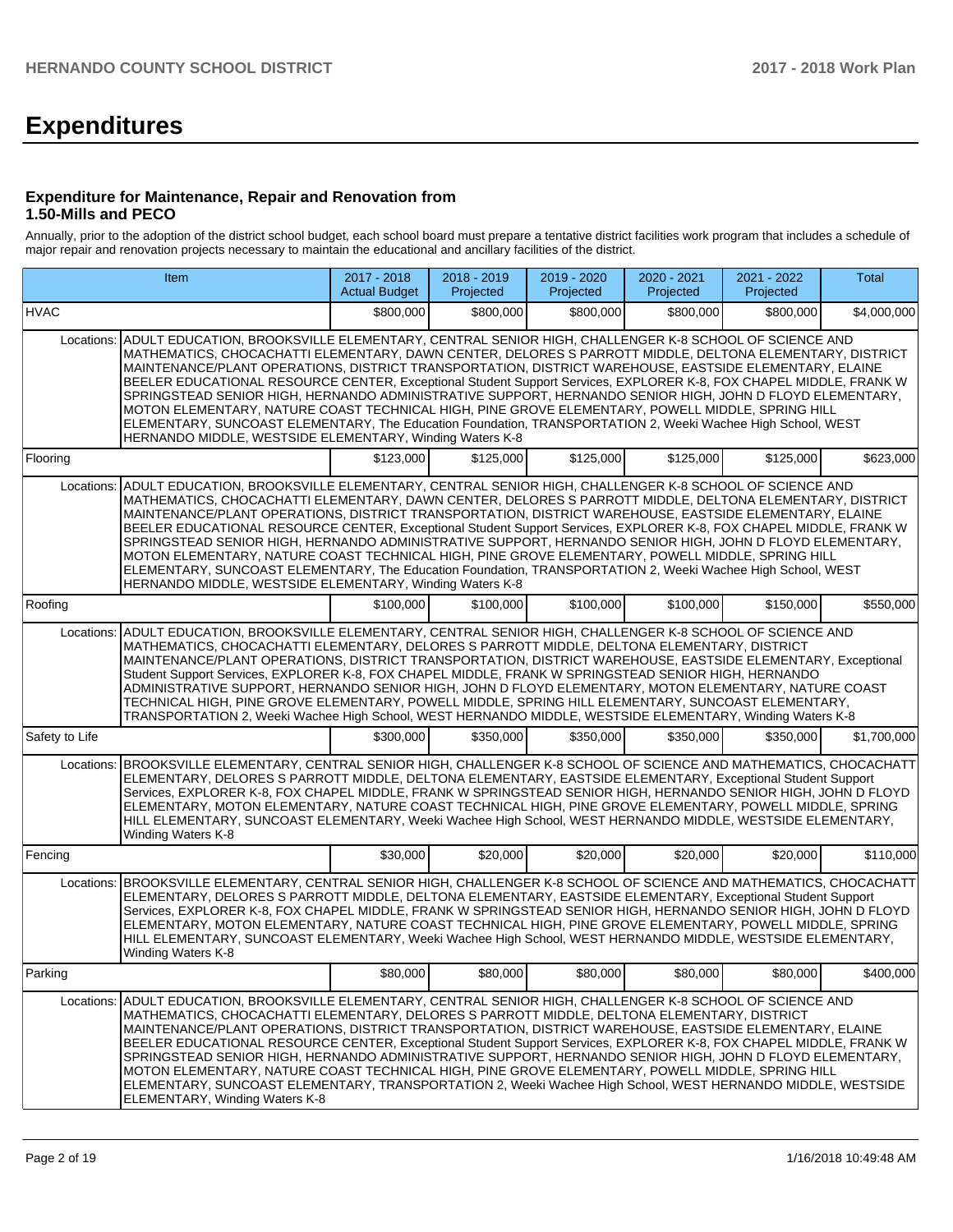| Electrical                                                                                                                                                                                                                                                                                                                                                                                                                                                                                                                                                                                                                                                                                                                                                                                                                                              |                                                                                                                                                                                                                                                                                                                                                                                                                                                                                                                                                                                                                                                                                                                                                                                                                                           | \$200.000   | \$200.000   | \$250.000   | \$250.000   | \$250,000   | \$1,150,000  |  |  |  |
|---------------------------------------------------------------------------------------------------------------------------------------------------------------------------------------------------------------------------------------------------------------------------------------------------------------------------------------------------------------------------------------------------------------------------------------------------------------------------------------------------------------------------------------------------------------------------------------------------------------------------------------------------------------------------------------------------------------------------------------------------------------------------------------------------------------------------------------------------------|-------------------------------------------------------------------------------------------------------------------------------------------------------------------------------------------------------------------------------------------------------------------------------------------------------------------------------------------------------------------------------------------------------------------------------------------------------------------------------------------------------------------------------------------------------------------------------------------------------------------------------------------------------------------------------------------------------------------------------------------------------------------------------------------------------------------------------------------|-------------|-------------|-------------|-------------|-------------|--------------|--|--|--|
| Locations:                                                                                                                                                                                                                                                                                                                                                                                                                                                                                                                                                                                                                                                                                                                                                                                                                                              | ADULT EDUCATION, BROOKSVILLE ELEMENTARY, CENTRAL SENIOR HIGH, CHALLENGER K-8 SCHOOL OF SCIENCE AND<br>MATHEMATICS, CHOCACHATTI ELEMENTARY, DELORES S PARROTT MIDDLE, DELTONA ELEMENTARY, DISTRICT<br>MAINTENANCE/PLANT OPERATIONS, DISTRICT TRANSPORTATION, DISTRICT WAREHOUSE, EASTSIDE ELEMENTARY, Exceptional<br>Student Support Services, EXPLORER K-8, FOX CHAPEL MIDDLE, FRANK W SPRINGSTEAD SENIOR HIGH, HERNANDO<br>ADMINISTRATIVE SUPPORT, HERNANDO SENIOR HIGH, JOHN D FLOYD ELEMENTARY, MOTON ELEMENTARY, NATURE COAST<br>TECHNICAL HIGH, PINE GROVE ELEMENTARY, POWELL MIDDLE, SPRING HILL ELEMENTARY, SUNCOAST ELEMENTARY, The<br>Education Foundation, TRANSPORTATION 2, Weeki Wachee High School, WESTSIDE ELEMENTARY, Winding Waters K-8                                                                                  |             |             |             |             |             |              |  |  |  |
| Fire Alarm                                                                                                                                                                                                                                                                                                                                                                                                                                                                                                                                                                                                                                                                                                                                                                                                                                              |                                                                                                                                                                                                                                                                                                                                                                                                                                                                                                                                                                                                                                                                                                                                                                                                                                           | \$40,000    | \$40,000    | \$40,000    | \$40,000    | \$40,000    | \$200,000    |  |  |  |
| Locations:                                                                                                                                                                                                                                                                                                                                                                                                                                                                                                                                                                                                                                                                                                                                                                                                                                              | ADULT EDUCATION, BROOKSVILLE ELEMENTARY, CENTRAL SENIOR HIGH, CHALLENGER K-8 SCHOOL OF SCIENCE AND<br>MATHEMATICS, CHOCACHATTI ELEMENTARY, DAWN CENTER, DELORES S PARROTT MIDDLE, DELTONA ELEMENTARY, DISTRICT<br>MAINTENANCE/PLANT OPERATIONS, DISTRICT TRANSPORTATION, DISTRICT WAREHOUSE, EASTSIDE ELEMENTARY, ELAINE<br>BEELER EDUCATIONAL RESOURCE CENTER, Exceptional Student Support Services, EXPLORER K-8, FOX CHAPEL MIDDLE, FRANK W<br>SPRINGSTEAD SENIOR HIGH, HERNANDO ADMINISTRATIVE SUPPORT, HERNANDO SENIOR HIGH, JOHN D FLOYD ELEMENTARY,<br>MOTON ELEMENTARY, NATURE COAST TECHNICAL HIGH, PINE GROVE ELEMENTARY, POWELL MIDDLE, SPRING HILL<br>ELEMENTARY, SUNCOAST ELEMENTARY, The Education Foundation, TRANSPORTATION 2, Weeki Wachee High School, WEST<br>HERNANDO MIDDLE, WESTSIDE ELEMENTARY, Winding Waters K-8 |             |             |             |             |             |              |  |  |  |
| Telephone/Intercom System                                                                                                                                                                                                                                                                                                                                                                                                                                                                                                                                                                                                                                                                                                                                                                                                                               |                                                                                                                                                                                                                                                                                                                                                                                                                                                                                                                                                                                                                                                                                                                                                                                                                                           | \$1,500     | \$2,000     | \$2,000     | \$2,500     | \$2,000     | \$10,000     |  |  |  |
| Locations: ADULT EDUCATION, BROOKSVILLE ELEMENTARY, CENTRAL SENIOR HIGH, CHALLENGER K-8 SCHOOL OF SCIENCE AND<br>MATHEMATICS, CHOCACHATTI ELEMENTARY, DAWN CENTER, DELORES S PARROTT MIDDLE, DELTONA ELEMENTARY, DISTRICT<br>MAINTENANCE/PLANT OPERATIONS, DISTRICT TRANSPORTATION, DISTRICT WAREHOUSE, EASTSIDE ELEMENTARY, ELAINE<br>BEELER EDUCATIONAL RESOURCE CENTER, Exceptional Student Support Services, EXPLORER K-8, FOX CHAPEL MIDDLE, FRANK W<br>SPRINGSTEAD SENIOR HIGH, HERNANDO ADMINISTRATIVE SUPPORT, HERNANDO SENIOR HIGH, JOHN D FLOYD ELEMENTARY,<br>MOTON ELEMENTARY, NATURE COAST TECHNICAL HIGH, PINE GROVE ELEMENTARY, POWELL MIDDLE, SPRING HILL<br>ELEMENTARY, SUNCOAST ELEMENTARY, The Education Foundation, TRANSPORTATION 2, Weeki Wachee High School, WEST<br>HERNANDO MIDDLE, WESTSIDE ELEMENTARY, Winding Waters K-8    |                                                                                                                                                                                                                                                                                                                                                                                                                                                                                                                                                                                                                                                                                                                                                                                                                                           |             |             |             |             |             |              |  |  |  |
| <b>Closed Circuit Television</b>                                                                                                                                                                                                                                                                                                                                                                                                                                                                                                                                                                                                                                                                                                                                                                                                                        |                                                                                                                                                                                                                                                                                                                                                                                                                                                                                                                                                                                                                                                                                                                                                                                                                                           | \$0         | \$0         | \$0         | \$0         | \$0         | \$0          |  |  |  |
| Locations:                                                                                                                                                                                                                                                                                                                                                                                                                                                                                                                                                                                                                                                                                                                                                                                                                                              | No Locations for this expenditure.                                                                                                                                                                                                                                                                                                                                                                                                                                                                                                                                                                                                                                                                                                                                                                                                        |             |             |             |             |             |              |  |  |  |
| Paint                                                                                                                                                                                                                                                                                                                                                                                                                                                                                                                                                                                                                                                                                                                                                                                                                                                   |                                                                                                                                                                                                                                                                                                                                                                                                                                                                                                                                                                                                                                                                                                                                                                                                                                           | \$35,000    | \$45,000    | \$45,000    | \$45,000    | \$45,000    | \$215,000    |  |  |  |
| ADULT EDUCATION, BROOKSVILLE ELEMENTARY, CENTRAL SENIOR HIGH, CHALLENGER K-8 SCHOOL OF SCIENCE AND<br>Locations:<br>MATHEMATICS, CHOCACHATTI ELEMENTARY, DAWN CENTER, DELORES S PARROTT MIDDLE, DELTONA ELEMENTARY, DISTRICT<br>MAINTENANCE/PLANT OPERATIONS, DISTRICT TRANSPORTATION, DISTRICT WAREHOUSE, EASTSIDE ELEMENTARY, ELAINE<br>BEELER EDUCATIONAL RESOURCE CENTER, Exceptional Student Support Services, EXPLORER K-8, FOX CHAPEL MIDDLE, FRANK W<br>SPRINGSTEAD SENIOR HIGH, HERNANDO ADMINISTRATIVE SUPPORT, HERNANDO SENIOR HIGH, JOHN D FLOYD ELEMENTARY,<br>MOTON ELEMENTARY, NATURE COAST TECHNICAL HIGH, PINE GROVE ELEMENTARY, POWELL MIDDLE, SPRING HILL<br>ELEMENTARY, SUNCOAST ELEMENTARY, The Education Foundation, TRANSPORTATION 2, Weeki Wachee High School, WEST<br>HERNANDO MIDDLE, WESTSIDE ELEMENTARY, Winding Waters K-8 |                                                                                                                                                                                                                                                                                                                                                                                                                                                                                                                                                                                                                                                                                                                                                                                                                                           |             |             |             |             |             |              |  |  |  |
| Maintenance/Repair                                                                                                                                                                                                                                                                                                                                                                                                                                                                                                                                                                                                                                                                                                                                                                                                                                      |                                                                                                                                                                                                                                                                                                                                                                                                                                                                                                                                                                                                                                                                                                                                                                                                                                           | \$320,000   | \$320,000   | \$320,000   | \$350,000   | \$350,000   | \$1,660,000  |  |  |  |
|                                                                                                                                                                                                                                                                                                                                                                                                                                                                                                                                                                                                                                                                                                                                                                                                                                                         | Locations: BROOKSVILLE ELEMENTARY, CENTRAL SENIOR HIGH, CHALLENGER K-8 SCHOOL OF SCIENCE AND MATHEMATICS, CHOCACHATT<br>ELEMENTARY, DELORES S PARROTT MIDDLE, DELTONA ELEMENTARY, EASTSIDE ELEMENTARY, Exceptional Student Support<br>Services, EXPLORER K-8, FOX CHAPEL MIDDLE, FRANK W SPRINGSTEAD SENIOR HIGH, HERNANDO SENIOR HIGH, JOHN D FLOYD<br>ELEMENTARY, MOTON ELEMENTARY, NATURE COAST TECHNICAL HIGH, PINE GROVE ELEMENTARY, POWELL MIDDLE, SPRING<br>HILL ELEMENTARY, SUNCOAST ELEMENTARY, Weeki Wachee High School, WEST HERNANDO MIDDLE, WESTSIDE ELEMENTARY,<br>Winding Waters K-8                                                                                                                                                                                                                                       |             |             |             |             |             |              |  |  |  |
|                                                                                                                                                                                                                                                                                                                                                                                                                                                                                                                                                                                                                                                                                                                                                                                                                                                         | <b>Sub Total:</b>                                                                                                                                                                                                                                                                                                                                                                                                                                                                                                                                                                                                                                                                                                                                                                                                                         | \$2,029,500 | \$2,082,000 | \$2,132,000 | \$2,162,500 | \$2,212,000 | \$10,618,000 |  |  |  |

| <b>IPECO Maintenance Expenditures</b> | \$435,038   | \$435,038   | \$435,038   | \$435,038       | \$435,038   | \$2,175,190  |
|---------------------------------------|-------------|-------------|-------------|-----------------|-------------|--------------|
| ا:50 Mill Sub Total.                  | \$2,188,462 | \$2,280,962 | \$2,385,962 | \$2,171<br>.462 | \$2,170,962 | \$11,197,810 |

| Other Items                                                                                                                                                                                               | 2017 - 2018<br><b>Actual Budget</b> | 2018 - 2019<br>Projected | 2019 - 2020<br>Projected | $2020 - 2021$<br>Projected | 2021 - 2022<br>Projected | <b>Total</b> |  |  |
|-----------------------------------------------------------------------------------------------------------------------------------------------------------------------------------------------------------|-------------------------------------|--------------------------|--------------------------|----------------------------|--------------------------|--------------|--|--|
| Portable Removal                                                                                                                                                                                          | \$44,000                            | \$44,000                 | \$44,000                 | \$44,000                   | \$44,000                 | \$220,000    |  |  |
| Locations BROOKSVILLE ELEMENTARY, CENTRAL SENIOR HIGH, DELTONA ELEMENTARY, EASTSIDE ELEMENTARY, FRANK W<br>ISPRINGSTEAD SENIOR HIGH. JOHN D FLOYD ELEMENTARY. SPRING HILL ELEMENTARY. WESTSIDE ELEMENTARY |                                     |                          |                          |                            |                          |              |  |  |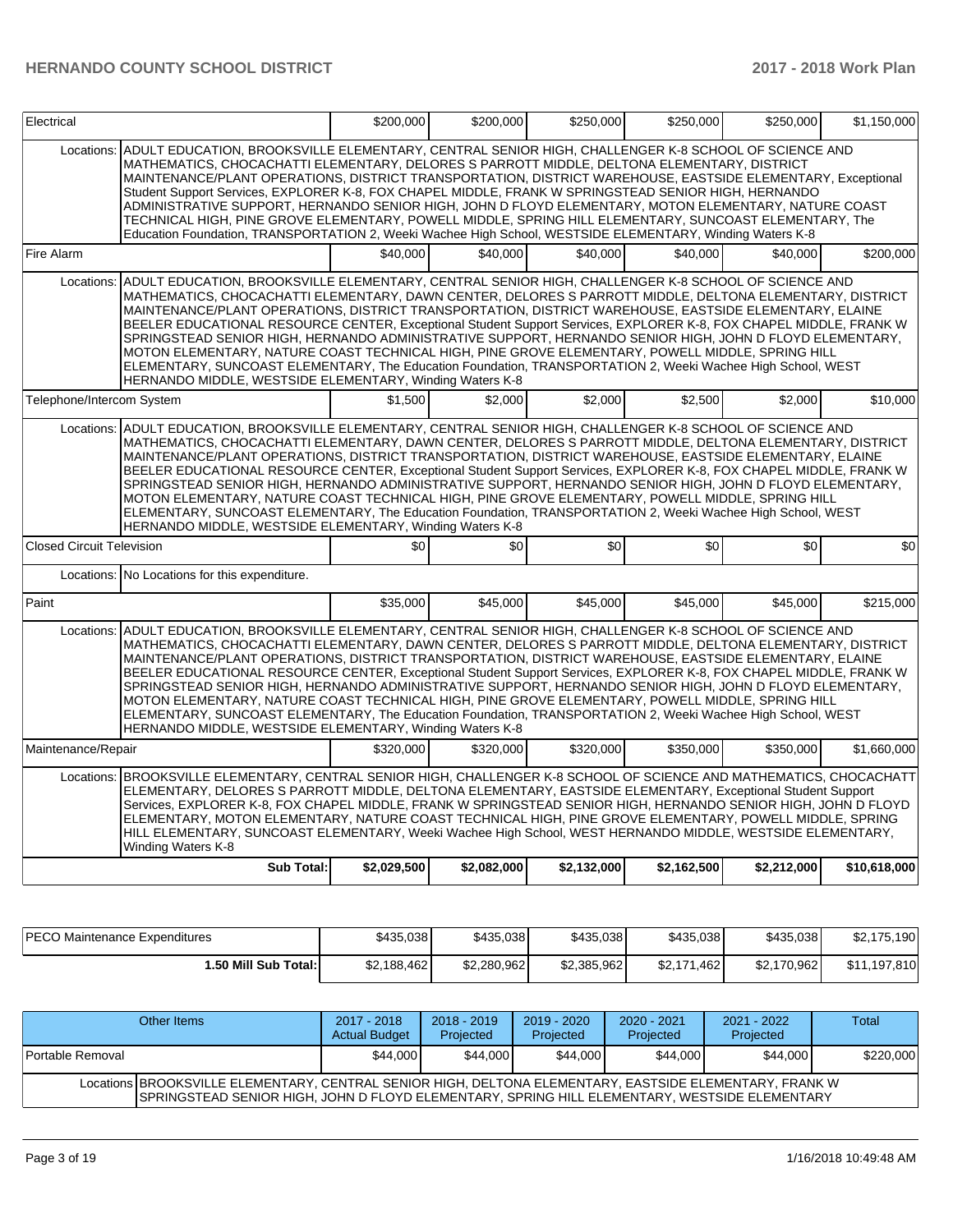| Indoor Air Quality                    |                                                                                                                                                                                                                                                                                                                                                                                                                                                                                                                                                                                                                                                                                                                                                                                                                                                     | \$200,000   | \$200,000   | \$200,000   | \$200,000   | \$200,000   | \$1,000,000  |
|---------------------------------------|-----------------------------------------------------------------------------------------------------------------------------------------------------------------------------------------------------------------------------------------------------------------------------------------------------------------------------------------------------------------------------------------------------------------------------------------------------------------------------------------------------------------------------------------------------------------------------------------------------------------------------------------------------------------------------------------------------------------------------------------------------------------------------------------------------------------------------------------------------|-------------|-------------|-------------|-------------|-------------|--------------|
|                                       | Locations ADULT EDUCATION, BROOKSVILLE ELEMENTARY, CENTRAL SENIOR HIGH, CHALLENGER K-8 SCHOOL OF SCIENCE AND<br>IMATHEMATICS. CHOCACHATTI ELEMENTARY. DAWN CENTER. DELORES S PARROTT MIDDLE. DELTONA ELEMENTARY. DISTRIC<br>MAINTENANCE/PLANT OPERATIONS, DISTRICT TRANSPORTATION, DISTRICT WAREHOUSE, EASTSIDE ELEMENTARY, ELAINE<br>BEELER EDUCATIONAL RESOURCE CENTER, Exceptional Student Support Services, EXPLORER K-8, FOX CHAPEL MIDDLE, FRANK<br>W SPRINGSTEAD SENIOR HIGH, HERNANDO ADMINISTRATIVE SUPPORT, HERNANDO SENIOR HIGH, JOHN D FLOYD<br>ELEMENTARY, MOTON ELEMENTARY, NATURE COAST TECHNICAL HIGH, PINE GROVE ELEMENTARY, POWELL MIDDLE, SPRING<br>HILL ELEMENTARY, SUNCOAST ELEMENTARY, The Education Foundation, TRANSPORTATION 2, Weeki Wachee High School, WEST<br>HERNANDO MIDDLE, WESTSIDE ELEMENTARY, Winding Waters K-8 |             |             |             |             |             |              |
| Athletics/Playgrounds                 |                                                                                                                                                                                                                                                                                                                                                                                                                                                                                                                                                                                                                                                                                                                                                                                                                                                     | \$50,000    | \$140,000   | \$245,000   | \$50,000    | \$50,000    | \$535,000    |
|                                       | Locations BROOKSVILLE ELEMENTARY, CENTRAL SENIOR HIGH, CHALLENGER K-8 SCHOOL OF SCIENCE AND MATHEMATICS,<br>CHOCACHATTI ELEMENTARY, DELORES S PARROTT MIDDLE, DELTONA ELEMENTARY, EASTSIDE ELEMENTARY, Exceptional<br>Student Support Services, EXPLORER K-8, FOX CHAPEL MIDDLE, FRANK W SPRINGSTEAD SENIOR HIGH, HERNANDO SENIOR<br>HIGH, JOHN D FLOYD ELEMENTARY, MOTON ELEMENTARY, NATURE COAST TECHNICAL HIGH, PINE GROVE ELEMENTARY,<br>POWELL MIDDLE, SPRING HILL ELEMENTARY, SUNCOAST ELEMENTARY, Weeki Wachee High School, WEST HERNANDO MIDDLE,<br>WESTSIDE ELEMENTARY, Winding Waters K-8                                                                                                                                                                                                                                                 |             |             |             |             |             |              |
| Site improvements and drainage issues |                                                                                                                                                                                                                                                                                                                                                                                                                                                                                                                                                                                                                                                                                                                                                                                                                                                     | \$300,000   | \$250,000   | \$200,000   | \$150,000   | \$100,000   | \$1,000,000  |
|                                       | Locations ADULT EDUCATION, BROOKSVILLE ELEMENTARY, CENTRAL SENIOR HIGH, CHALLENGER K-8 SCHOOL OF SCIENCE AND<br>MATHEMATICS, CHOCACHATTI ELEMENTARY, DAWN CENTER, DELORES S PARROTT MIDDLE, DELTONA ELEMENTARY, DISTRIC<br>MAINTENANCE/PLANT OPERATIONS, DISTRICT TRANSPORTATION, DISTRICT WAREHOUSE, EASTSIDE ELEMENTARY, ELAINE<br>BEELER EDUCATIONAL RESOURCE CENTER, Exceptional Student Support Services, EXPLORER K-8, FOX CHAPEL MIDDLE, FRANK<br>W SPRINGSTEAD SENIOR HIGH, HERNANDO ADMINISTRATIVE SUPPORT, HERNANDO SENIOR HIGH, JOHN D FLOYD<br>ELEMENTARY, MOTON ELEMENTARY, NATURE COAST TECHNICAL HIGH, PINE GROVE ELEMENTARY, POWELL MIDDLE, SPRING<br>HILL ELEMENTARY, SUNCOAST ELEMENTARY, The Education Foundation, TRANSPORTATION 2, Weeki Wachee High School, WEST<br>HERNANDO MIDDLE, WESTSIDE ELEMENTARY, Winding Waters K-8  |             |             |             |             |             |              |
|                                       | Total:                                                                                                                                                                                                                                                                                                                                                                                                                                                                                                                                                                                                                                                                                                                                                                                                                                              | \$2,623,500 | \$2,716,000 | \$2,821,000 | \$2,606,500 | \$2,606,000 | \$13,373,000 |

# **Local 1.50 Mill Expenditure For Maintenance, Repair and Renovation**

Anticipated expenditures expected from local funding sources over the years covered by the current work plan.

| Item                                                         | 2017 - 2018<br><b>Actual Budget</b> | 2018 - 2019<br>Projected | 2019 - 2020<br>Projected | 2020 - 2021<br>Projected | 2021 - 2022<br>Projected | <b>Total</b> |
|--------------------------------------------------------------|-------------------------------------|--------------------------|--------------------------|--------------------------|--------------------------|--------------|
| Remaining Maint and Repair from 1.5 Mills                    | \$2,188,462                         | \$2,280,962              | \$2,385,962              | \$2,171,462              | \$2,170,962              | \$11,197,810 |
| Maintenance/Repair Salaries                                  | \$3,855,933                         | \$5,400,000              | \$5,400,000              | \$5,400,000              | \$5,400,000              | \$25,455,933 |
| <b>School Bus Purchases</b>                                  | \$800,000                           | \$800,000                | \$800,000                | \$800,000                | \$800,000                | \$4,000,000  |
| Other Vehicle Purchases                                      | \$191,141                           | \$100,000                | \$100,000                | \$100,000                | \$100,000                | \$591,141    |
| Capital Outlay Equipment                                     | \$830,000                           | \$1,085,000              | \$1,200,000              | \$1,200,000              | \$1,200,000              | \$5,515,000  |
| <b>Rent/Lease Payments</b>                                   | \$750,000                           | \$902,000                | \$903,000                | \$904,000                | \$0                      | \$3,459,000  |
| <b>COP Debt Service</b>                                      | \$8,252,350                         | \$8,245,664              | \$8,236,914              | \$8,243,164              | \$8,300,000              | \$41,278,092 |
| Rent/Lease Relocatables                                      | \$0                                 | \$0                      | \$0                      | \$0                      | \$300,000                | \$300,000    |
| <b>Environmental Problems</b>                                | \$0                                 | \$0                      | \$0                      | \$0                      | \$0                      | \$0          |
| s.1011.14 Debt Service                                       | \$0                                 | \$0                      | \$0                      | \$0                      | \$0                      | \$0          |
| <b>Special Facilities Construction Account</b>               | \$0                                 | \$0                      | \$0                      | \$0                      | \$0                      | \$0          |
| Premiums for Property Casualty Insurance - 1011.71<br>(4a,b) | \$1,250,000                         | \$1,275,000              | \$1,275,000              | \$1,275,000              | \$1,300,000              | \$6,375,000  |
| Qualified School Construction Bonds (QSCB)                   | \$0                                 | \$0                      | \$0                      | \$0                      | \$0                      | \$0          |
| Qualified Zone Academy Bonds (QZAB)                          | \$0                                 | \$0                      | \$0                      | \$0                      | \$0                      | \$0          |
| <b>Local Expenditure Totals:</b>                             | \$18,117,886                        | \$20,088,626             | \$20,300,876             | \$20,093,626             | \$19,570,962             | \$98,171,976 |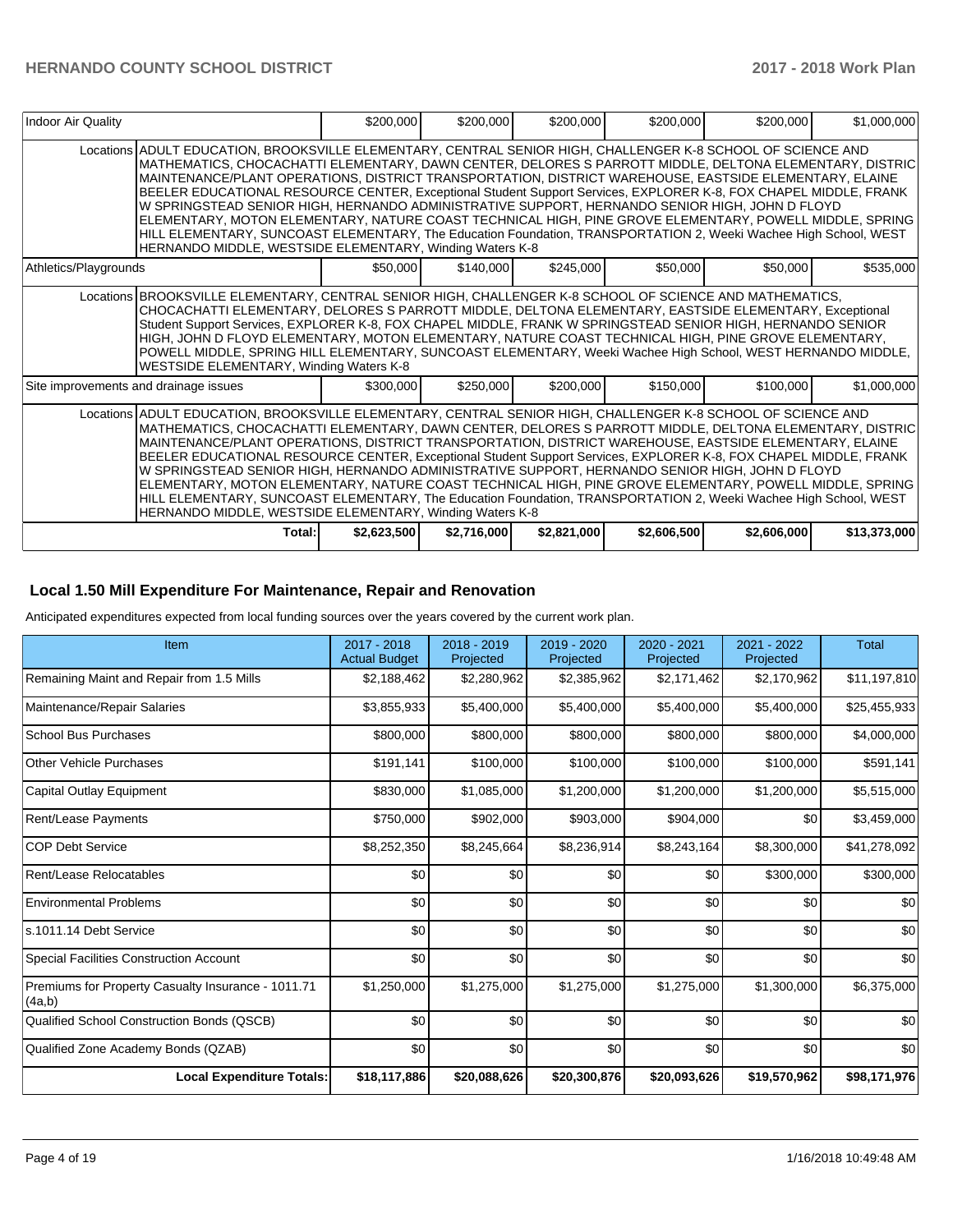# **Revenue**

# **1.50 Mill Revenue Source**

Schedule of Estimated Capital Outlay Revenue from each currently approved source which is estimated to be available for expenditures on the projects included in the tentative district facilities work program. All amounts are NET after considering carryover balances, interest earned, new COP's, 1011.14 and 1011.15 loans, etc. Districts cannot use 1.5-Mill funds for salaries except for those explicitly associated with maintenance/repair projects. (1011.71 (5), F.S.)

| Item                                                                                | Fund | $2017 - 2018$<br><b>Actual Value</b> | $2018 - 2019$<br>Projected | $2019 - 2020$<br>Projected | $2020 - 2021$<br>Projected | 2021 - 2022<br>Projected | <b>Total</b>     |
|-------------------------------------------------------------------------------------|------|--------------------------------------|----------------------------|----------------------------|----------------------------|--------------------------|------------------|
| $(1)$ Non-exempt property<br>assessed valuation                                     |      | \$9,169,495,909                      | \$9,652,042,035            | \$10,107,809,175           | \$10,661,984,704           | \$11,258,172,504         | \$50,849,504,327 |
| $(2)$ The Millege projected for<br>discretionary capital outlay per<br>ls.1011.71   |      | 0.00                                 | 0.00                       | 0.00                       | 0.00                       | 0.00                     |                  |
| $(3)$ Full value of the 1.50-Mill<br>discretionary capital outlay per<br>ls.1011.71 |      | \$15,404,753                         | \$16,215,431               | \$16,981,119               | \$17,912,134               | \$18,913,730             | \$85,427,167     |
| $(4)$ Value of the portion of the 1.50<br>-Mill ACTUALLY levied                     | 370  | \$0                                  | \$0                        | \$0                        | \$0                        | \$0                      | \$0              |
| $(5)$ Difference of lines $(3)$ and $(4)$                                           |      | \$15,404,753                         | \$16,215,431               | \$16,981,119               | \$17,912,134               | \$18,913,730             | \$85,427,167     |

# **PECO Revenue Source**

The figure in the row designated "PECO Maintenance" will be subtracted from funds available for new construction because PECO maintenance dollars cannot be used for new construction.

| Item                                 | Fund         | $2017 - 2018$<br><b>Actual Budget</b> | $2018 - 2019$<br>Projected | 2019 - 2020<br>Projected | $2020 - 2021$<br>Projected | 2021 - 2022<br>Projected | Total       |
|--------------------------------------|--------------|---------------------------------------|----------------------------|--------------------------|----------------------------|--------------------------|-------------|
| <b>PECO New Construction</b>         | 340 <b>I</b> | \$0                                   | \$0                        | \$38.981                 | \$138.025                  | \$173,019                | \$350,025   |
| <b>PECO Maintenance Expenditures</b> |              | \$435.038                             | \$435.038                  | \$435.038                | \$435.038                  | \$435.038                | \$2,175,190 |
|                                      |              | \$435,038                             | \$435,038                  | \$474.019                | \$573.063                  | \$608,057                | \$2,525,215 |

# **CO & DS Revenue Source**

Revenue from Capital Outlay and Debt Service funds.

| <b>Item</b>                                     | Fund | $2017 - 2018$<br><b>Actual Budget</b> | $2018 - 2019$<br>Projected | $2019 - 2020$<br>Projected | $2020 - 2021$<br>Projected | $2021 - 2022$<br>Projected | Total     |
|-------------------------------------------------|------|---------------------------------------|----------------------------|----------------------------|----------------------------|----------------------------|-----------|
| CO & DS Cash Flow-through<br><b>Distributed</b> | 360  | \$181.911                             | \$181,911                  | \$181.911                  | \$181.911                  | \$181,911                  | \$909,555 |
| CO & DS Interest on<br>Undistributed CO         | 360  | \$7,917                               | \$7.917                    | \$7,917                    | \$7,917                    | \$7,917                    | \$39,585  |
|                                                 |      | \$189,828                             | \$189,828                  | \$189,828                  | \$189.828                  | \$189,828                  | \$949,140 |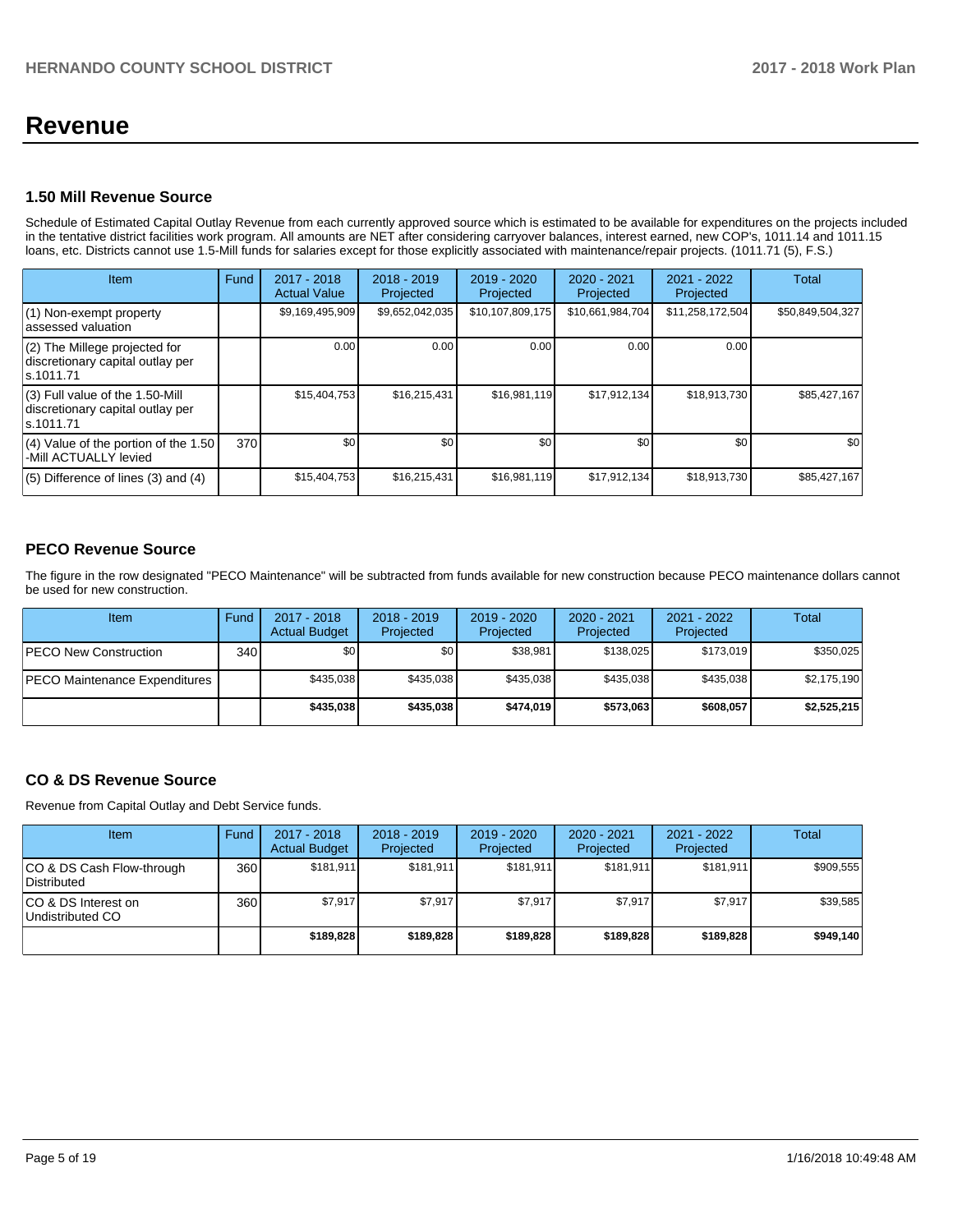# **Fair Share Revenue Source**

All legally binding commitments for proportionate fair-share mitigation for impacts on public school facilities must be included in the 5-year district work program.

| <b>Item</b>                                                                                                                                              | 2017 - 2018<br><b>Actual Budget</b> | $2018 - 2019$<br>Projected | $2019 - 2020$<br>Projected | $2020 - 2021$<br>Projected | $2021 - 2022$<br>Projected | <b>Total</b> |
|----------------------------------------------------------------------------------------------------------------------------------------------------------|-------------------------------------|----------------------------|----------------------------|----------------------------|----------------------------|--------------|
| Brooksville Elementary Addition (56<br>student stations) - Quarry Preserve DRI<br>School Planning Agreement - will be re-<br>Itested at conditional plat | ا S0                                | \$0                        | \$0                        | \$10.529.770               | \$0 <sub>1</sub>           | \$10.529.770 |
|                                                                                                                                                          | \$0                                 | \$0                        | \$0                        | \$10.529.770               | \$0                        | \$10,529,770 |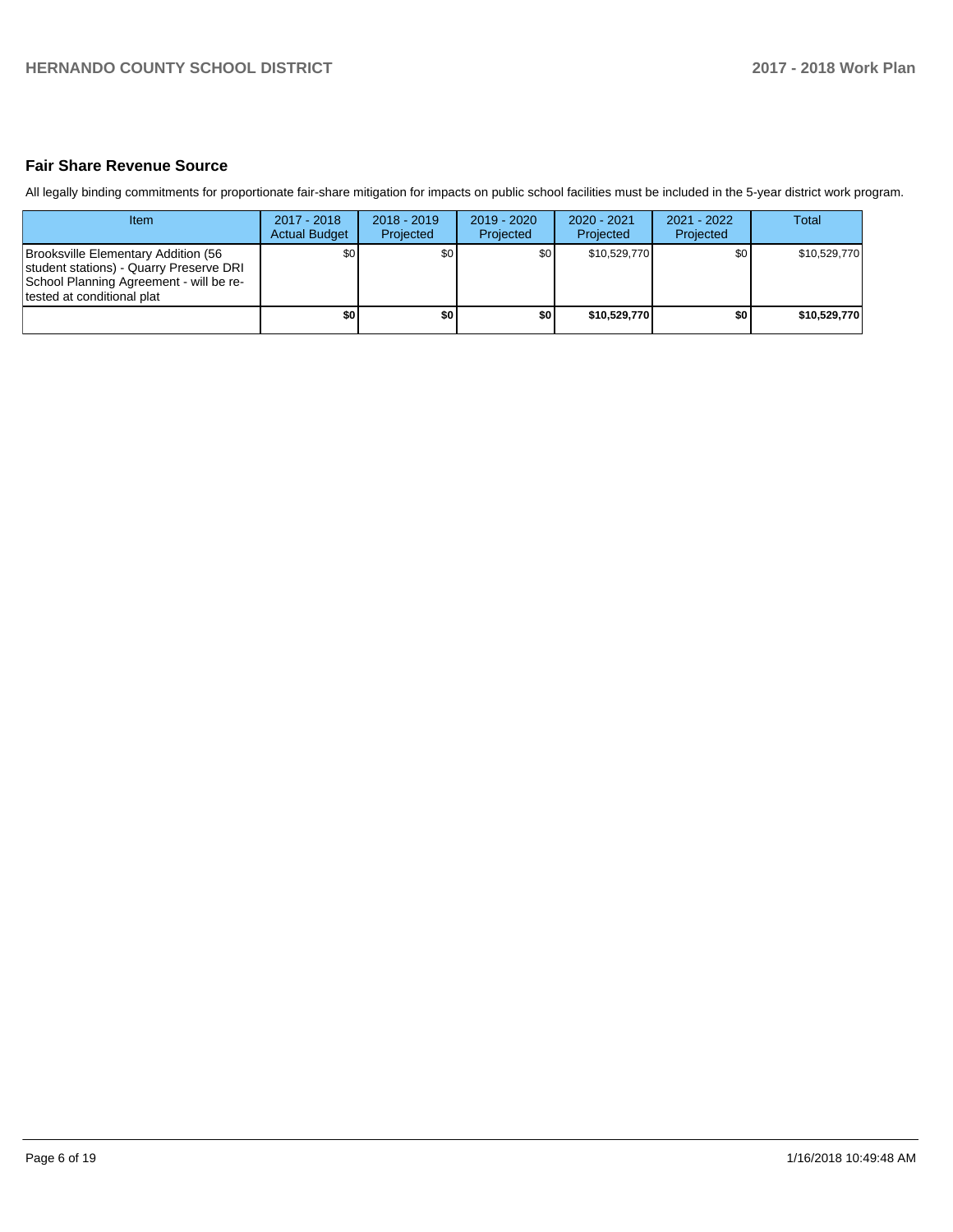### **Sales Surtax Referendum**

Specific information about any referendum for a 1-cent or 1/2-cent surtax referendum during the previous year.

**Did the school district hold a surtax referendum during the past fiscal year 2016 - 2017?**

| <b>Sales Surtax Type:</b>                                            | <b>Half Cent Sales Surtax</b> |
|----------------------------------------------------------------------|-------------------------------|
| Date of Election:                                                    | 9/8/2015                      |
| Date of Expiration:                                                  | 9/8/2025                      |
| <b>Anticipated Revenue Start Date:</b>                               | 1/1/2016                      |
| <b>Anticipated Revenue End Date:</b>                                 | 12/31/2026                    |
| <b>Estimated Annualized Revenue:</b>                                 | \$8,700,000                   |
| Total \$ Amount Projected to be Received for the<br>Duration of Tax: | \$90,000,000                  |
| Number of Years Tax In Effect:                                       | 10                            |
| <b>Percentage of Vote FOR:</b>                                       | 61%                           |
| <b>Percentage of Vote AGAINST:</b>                                   | 39%                           |

# **Additional Revenue Source**

#### Any additional revenue sources

| Item                                                                                                        | $2017 - 2018$<br><b>Actual Value</b> | $2018 - 2019$<br>Projected | 2019 - 2020<br>Projected | $2020 - 2021$<br>Projected | 2021 - 2022<br>Projected | <b>Total</b> |
|-------------------------------------------------------------------------------------------------------------|--------------------------------------|----------------------------|--------------------------|----------------------------|--------------------------|--------------|
| Impact fees received                                                                                        | \$1,416,500                          | \$1,500,000                | \$1,500,000              | \$1,500,000                | \$1,500,000              | \$7,416,500  |
| Private donations                                                                                           | \$0                                  | \$0                        | \$0                      | \$0                        | \$0                      | \$0          |
| Grants from local governments or not-for-<br>profit organizations                                           | \$0                                  | \$0                        | \$0                      | \$0                        | \$0                      | \$0          |
| Interest, Including Profit On Investment                                                                    | \$85,600                             | \$10,000                   | \$10,000                 | \$10,000                   | \$100,000                | \$215,600    |
| Revenue from Bonds pledging proceeds<br>from 1 cent or 1/2 cent Sales Surtax                                | \$0                                  | \$0                        | \$0                      | \$0                        | \$0                      | \$0          |
| <b>Total Fund Balance Carried Forward</b>                                                                   | \$17,475,629                         | \$10,000,000               | \$8,000,000              | \$8,000,000                | \$5,000,000              | \$48,475,629 |
| General Capital Outlay Obligated Fund<br>Balance Carried Forward From Total<br>Fund Balance Carried Forward | \$0                                  | \$0                        | \$0                      | \$0                        | \$0                      | \$0          |
| Special Facilities Construction Account                                                                     | \$0                                  | \$0                        | \$0                      | \$0                        | \$0                      | \$0          |
| One Cent - 1/2 Cent Sales Surtax Debt<br>Service From Total Fund Balance Carried<br>Forward                 | \$0                                  | \$0                        | \$0                      | \$0                        | \$0                      | \$0          |
| Capital Outlay Projects Funds Balance<br>Carried Forward From Total Fund<br>Balance Carried Forward         | \$0                                  | \$0                        | \$0                      | \$0                        | \$0                      | \$0          |
| Proceeds from a s.1011.14/15 F.S. Loans                                                                     | \$0                                  | \$0                        | \$0                      | \$0                        | \$0                      | \$0          |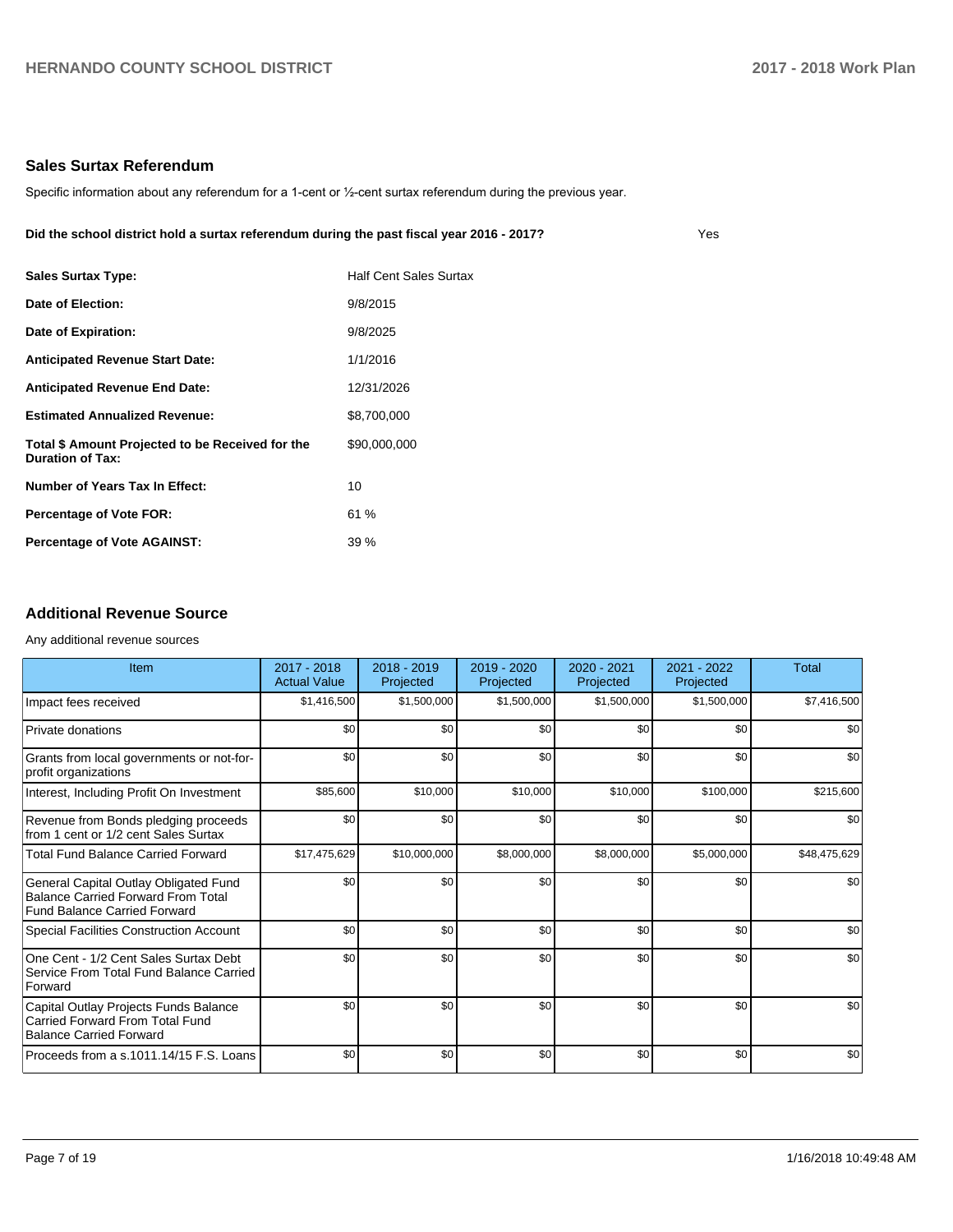| District Bonds - Voted local bond<br>referendum proceeds per s.9, Art VII<br><b>State Constitution</b> | \$0          | \$0          | \$0          | \$0          | \$0          | \$0           |
|--------------------------------------------------------------------------------------------------------|--------------|--------------|--------------|--------------|--------------|---------------|
| Proceeds from Special Act Bonds                                                                        | \$50,000     | \$50,000     | \$50,000     | \$50,000     | \$50,000     | \$250,000     |
| Estimated Revenue from CO & DS Bond<br>Sale                                                            | \$0          | \$0          | \$0          | \$0          | \$0          | \$0           |
| Proceeds from Voted Capital<br>Improvements millage                                                    | \$0          | \$0          | \$0          | \$0          | \$0          | \$0           |
| Other Revenue for Other Capital Projects                                                               | \$0          | \$0          | \$0          | \$0          | \$0          | \$0           |
| Proceeds from 1/2 cent sales surtax<br>authorized by school board                                      | \$8,700,000  | \$9,000,000  | \$9,000,000  | \$9,000,000  | \$9,500,000  | \$45,200,000  |
| Proceeds from local governmental<br>infrastructure sales surtax                                        | \$0          | \$0          | \$0          | \$0          | \$0          | \$0           |
| Proceeds from Certificates of<br>Participation (COP's) Sale                                            | \$0          | \$0          | \$0          | \$0          | \$0          | \$0           |
| Classrooms First Bond proceeds amount<br>authorized in FY 1997-98                                      | \$0          | \$0          | \$0          | \$0          | \$0          | \$0           |
| <b>Classrooms for Kids</b>                                                                             | \$0          | \$0          | \$0          | \$0          | \$0          | \$0           |
| <b>District Equity Recognition</b>                                                                     | \$0          | \$0          | \$0          | \$0          | \$0          | \$0           |
| <b>Federal Grants</b>                                                                                  | \$0          | \$0          | \$0          | \$0          | \$0          | \$0           |
| Proportionate share mitigation (actual<br>cash revenue only, not in kind donations)                    | \$0          | \$0          | \$0          | \$0          | \$0          | \$0           |
| <b>Subtotal</b>                                                                                        | \$27,727,729 | \$20,560,000 | \$18,560,000 | \$18,560,000 | \$16,150,000 | \$101,557,729 |

# **Total Revenue Summary**

| Item Name                                                  | $2017 - 2018$<br><b>Budget</b> | $2018 - 2019$<br>Projected | 2019 - 2020<br>Projected | $2020 - 2021$<br>Projected | 2021 - 2022<br>Projected | <b>Five Year Total</b> |
|------------------------------------------------------------|--------------------------------|----------------------------|--------------------------|----------------------------|--------------------------|------------------------|
| Local 1.5 Mill Discretionary Capital Outlay<br>l Revenue   | \$0 <sub>1</sub>               | \$0                        | \$0                      | \$0                        | \$0                      | \$0                    |
| PECO and 1.5 Mill Maint and Other 1.5<br>Mill Expenditures | (\$18, 117, 886)               | (\$20,088,626)             | (\$20,300,876)           | (\$20,093,626)             | (\$19,570,962)           | (\$98,171,976)         |
| IPECO Maintenance Revenue                                  | \$435.038                      | \$435,038                  | \$435,038                | \$435.038                  | \$435,038                | \$2,175,190            |
| <b>Available 1.50 Mill for New</b><br><b>Construction</b>  | (\$18,117,886)                 | (\$20,088,626)             | (\$20,300,876)           | ( \$20,093,626)            | (\$19,570,962)           | (\$98,171,976)         |

| <b>Item Name</b>                      | $2017 - 2018$<br><b>Budget</b> | $2018 - 2019$<br>Projected | 2019 - 2020<br>Projected | $2020 - 2021$<br>Projected | 2021 - 2022<br>Projected | <b>Five Year Total</b> |
|---------------------------------------|--------------------------------|----------------------------|--------------------------|----------------------------|--------------------------|------------------------|
| ICO & DS Revenue                      | \$189,828                      | \$189,828                  | \$189,828                | \$189,828                  | \$189,828                | \$949,140              |
| <b>IPECO New Construction Revenue</b> | \$0                            | \$0                        | \$38,981                 | \$138,025                  | \$173,019                | \$350,025              |
| Other/Additional Revenue              | \$27,727,729                   | \$20,560,000               | \$18,560,000             | \$29,089,770               | \$16,150,000             | \$112,087,499          |
| <b>Total Additional Revenuel</b>      | \$27,917,557                   | \$20,749,828               | \$18,788,809             | \$29,417,623               | \$16,512,847             | \$113,386,664          |
| <b>Total Available Revenue</b>        | \$9,799,671                    | \$661,202                  | (\$1,512,067)            | \$9,323,997                | $($ \$3,058,115)         | \$15,214,688           |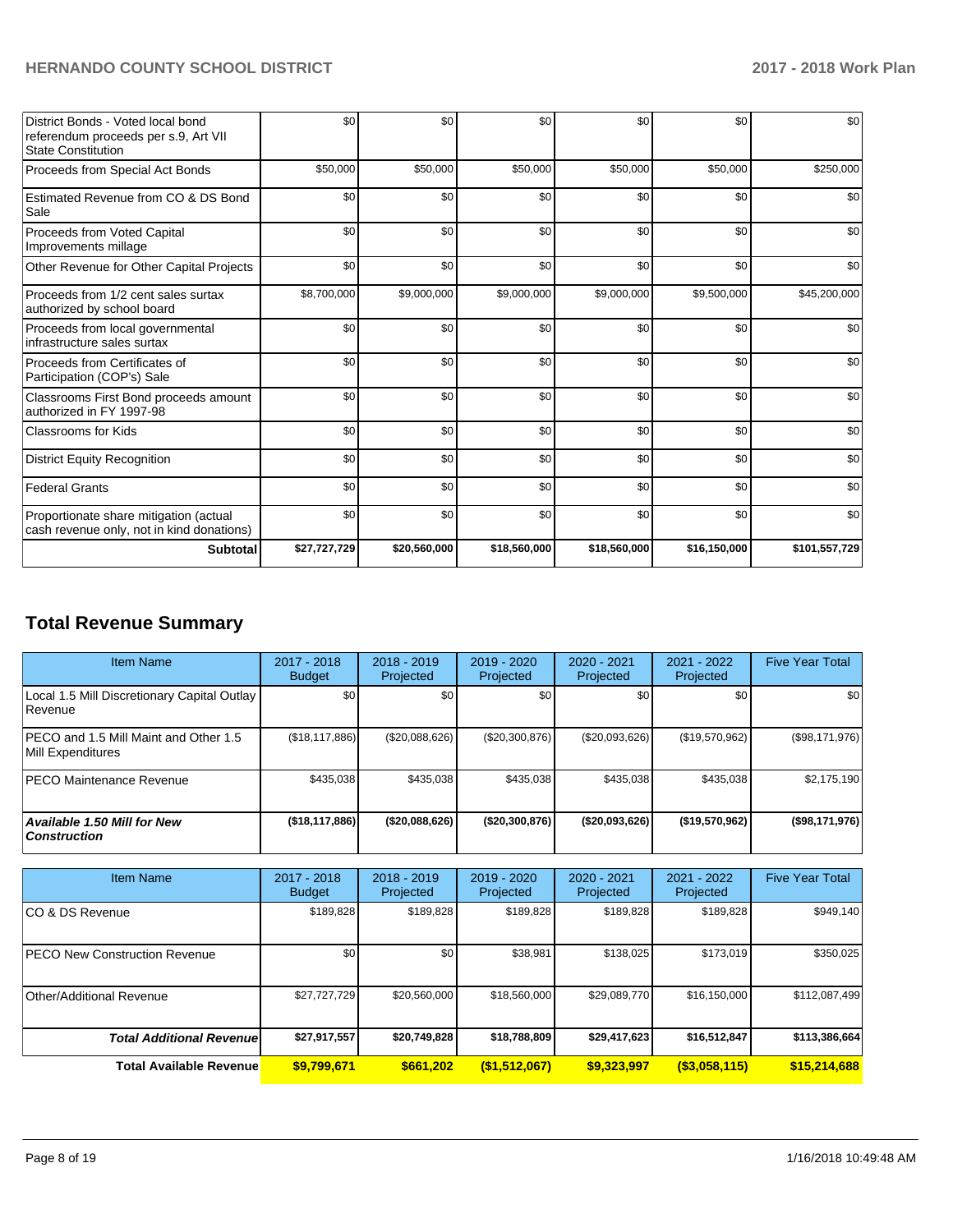# **Project Schedules**

# **Capacity Project Schedules**

A schedule of capital outlay projects necessary to ensure the availability of satisfactory classrooms for the projected student enrollment in K-12 programs.

| <b>Project Description</b>                                                                               | Location                                                                      |                          | 2017 - 2018 | 2018 - 2019 | 2019 - 2020 | 2020 - 2021 | 2021 - 2022  | <b>Total</b>   | Funded |
|----------------------------------------------------------------------------------------------------------|-------------------------------------------------------------------------------|--------------------------|-------------|-------------|-------------|-------------|--------------|----------------|--------|
| add a 2-3 story<br>classroom addition                                                                    | <b>FRANKW</b><br>Planned<br><b>SPRINGSTEAD</b><br>Cost:<br><b>SENIOR HIGH</b> |                          | \$0         | \$0         | \$0         | \$0         | \$3,500,000  | \$3,500,000 No |        |
|                                                                                                          |                                                                               | <b>Student Stations:</b> | $\mathbf 0$ | $\mathbf 0$ | $\mathbf 0$ | $\mathbf 0$ | 200          | 200            |        |
|                                                                                                          |                                                                               | <b>Total Classrooms:</b> | $\mathbf 0$ | $\mathbf 0$ | $\mathbf 0$ | 0           | 8            | 8              |        |
|                                                                                                          |                                                                               | Gross Sq Ft:             | $\mathbf 0$ | 0           | $\mathbf 0$ | 0           | 10,000       | 10,000         |        |
| add classrooms-<br>renovate potions of<br>existing district office<br>back into elementary<br>school use | <b>BROOKSVILLE</b><br>Planned<br><b>ELEMENTARY</b><br>Cost:                   |                          | \$0         | \$0         | \$0         | \$1,000,000 | \$0          | \$1,000,000 No |        |
|                                                                                                          |                                                                               | <b>Student Stations:</b> | $\mathbf 0$ | $\mathbf 0$ | $\mathbf 0$ | 100         | $\mathbf 0$  | 100            |        |
|                                                                                                          |                                                                               | <b>Total Classrooms:</b> | $\mathbf 0$ | 0           | $\mathbf 0$ | 4           | 0            | 4              |        |
|                                                                                                          |                                                                               | Gross Sq Ft:             | $\mathbf 0$ | 0           | $\mathbf 0$ | 4,000       | 0            | 4,000          |        |
| Addition for<br>capacity/growth                                                                          | <b>EXPLORER K-8</b>                                                           | Planned<br>Cost:         | \$0         | \$0         | \$2,500,000 | \$0         | \$0          | \$2,500,000 No |        |
|                                                                                                          |                                                                               | <b>Student Stations:</b> | $\mathbf 0$ | $\mathbf 0$ | 130         | $\mathbf 0$ | $\mathbf{0}$ | 130            |        |
|                                                                                                          |                                                                               | <b>Total Classrooms:</b> | $\mathbf 0$ | 0           | 5           | 0           | 0            | 5              |        |
|                                                                                                          | Gross Sq Ft:                                                                  |                          | 0           | 0           | 5,000       | 0           | 0            | 5,000          |        |
|                                                                                                          | <b>Planned Cost:</b>                                                          |                          | \$0         | \$0         | \$2,500,000 | \$1,000,000 | \$3,500,000  | \$7,000,000    |        |
|                                                                                                          |                                                                               | <b>Student Stations:</b> | $\mathbf 0$ | $\mathbf 0$ | 130         | 100         | 200          | 430            |        |
|                                                                                                          |                                                                               | <b>Total Classrooms:</b> | $\pmb{0}$   | 0           | 5           | 4           | 8            | 17             |        |
|                                                                                                          |                                                                               | Gross Sq Ft:             | $\mathbf 0$ | 0           | 5,000       | 4,000       | 10,000       | 19,000         |        |

# **Other Project Schedules**

Major renovations, remodeling, and additions of capital outlay projects that do not add capacity to schools.

| <b>Project Description</b>                                               | Location                         | 2017 - 2018<br>Actual Budget | $2018 - 2019$<br>Projected | $2019 - 2020$<br>Projected | 2020 - 2021<br>Projected | 2021 - 2022<br>Projected | <b>Total</b>    | Funded |
|--------------------------------------------------------------------------|----------------------------------|------------------------------|----------------------------|----------------------------|--------------------------|--------------------------|-----------------|--------|
| Storm drainage system issues<br>land replacement                         | <b>IHERNANDO SENIOR</b><br>IHIGH | \$0                          | \$750,000                  | \$0                        | \$0 I                    | \$0                      | \$750,000 No    |        |
| Life safety projects/fire<br>sprinklers in cafeterias district<br>l wide | Location not specified           | \$200,000                    | \$400,000                  | \$325,000                  | \$325,000                | \$0 <sub>l</sub>         | \$1,250,000 Yes |        |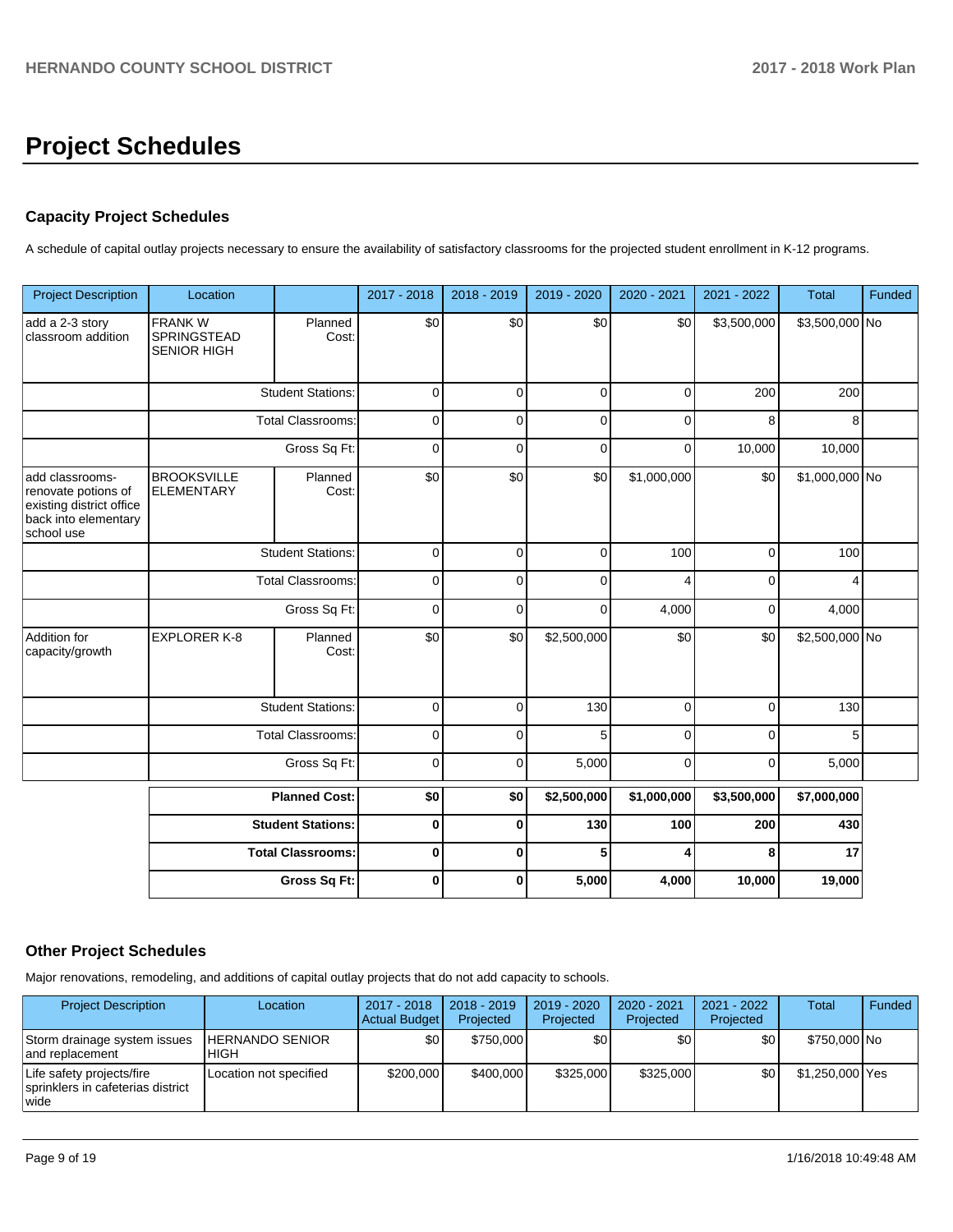| District wide radio network-<br>Phase 2                                                            | Location not specified                       | \$576,000   | \$0         | \$0         | \$0         | \$0         | \$576,000 Yes   |  |
|----------------------------------------------------------------------------------------------------|----------------------------------------------|-------------|-------------|-------------|-------------|-------------|-----------------|--|
| Roof replacement/pluming<br>fixture upgrades and window<br>replacement                             | <b>EASTSIDE</b><br><b>ELEMENTARY</b>         | \$846,000   | \$846,000   | \$846,000   | \$0         | \$0         | \$2,538,000 Yes |  |
| Food service upgrades                                                                              | Location not specified                       | \$750,000   | \$750,000   | \$800,000   | \$800,000   | \$800,000   | \$3,900,000 No  |  |
| <b>HVAC upgrades</b>                                                                               | HERNANDO SENIOR<br>HIGH                      | \$2,000,000 | \$4,000,000 | \$0         | \$0         | \$0         | \$6,000,000 Yes |  |
| <b>HVAC</b> upgrades                                                                               | JOHN D FLOYD<br><b>ELEMENTARY</b>            | \$2,648,927 | \$851,073   | \$0         | \$0         | \$0         | \$3,500,000 Yes |  |
| Re-roof several buildings                                                                          | <b>HERNANDO SENIOR</b><br>HIGH               | \$275,000   | \$1,024,900 | \$0         | \$0         | \$0         | \$1,299,900 Yes |  |
| Re-roof building 1000, 500,<br>800, 900                                                            | FOX CHAPEL MIDDLE                            | \$0         | \$475,000   | \$475,000   | \$0         | \$0         | \$950,000 No    |  |
| HVAC system upgrades                                                                               | PINE GROVE<br><b>ELEMENTARY</b>              | \$0         | \$500,000   | \$1,500,000 | \$1,500,000 | \$0         | \$3,500,000 No  |  |
| ADA parking lot and restroom<br>improvements                                                       | <b>WESTSIDE</b><br><b>ELEMENTARY</b>         | \$150,000   | \$0         | \$0         | \$0         | \$0         | \$150,000 Yes   |  |
| Replace roof on Building H                                                                         | <b>CENTRAL SENIOR HIGH</b>                   | \$285,038   | \$0         | \$0         | \$0         | \$0         | \$285,038 Yes   |  |
| repair or replace stadium<br>lighting, bleachers and<br>pressbox to current codes and<br>standards | <b>FRANKW</b><br>SPRINGSTEAD SENIOR<br>HIGH  | \$798,706   | \$950,000   | \$0         | \$0         | \$0         | \$1,748,706 Yes |  |
| Replace gym floor and<br>bleacher system                                                           | <b>WEST HERNANDO</b><br><b>MIDDLE</b>        | \$260,000   | \$0         | \$0         | \$0         | \$0         | \$260,000 Yes   |  |
| Remodel classroom to provide<br>separation from electrical<br>panels                               | <b>DELORES S PARROTT</b><br><b>MIDDLE</b>    | \$75,000    | \$0         | \$0         | \$0         | \$0         | \$75,000 Yes    |  |
| Fencing replacement around<br>stadium bleachers                                                    | <b>HERNANDO SENIOR</b><br>HIGH               | \$49,000    | \$0         | \$0         | \$0         | \$0         | \$49,000 Yes    |  |
| Replace scuppers and provide<br>roof access from inside the 2<br>story concretable, building 12    | JOHN D FLOYD<br><b>ELEMENTARY</b>            | \$126,000   | \$0         | \$0         | \$0         | \$0         | \$126,000 Yes   |  |
| Fire alarm system upgrades                                                                         | <b>FRANK W</b><br>SPRINGSTEAD SENIOR<br>HIGH | \$700,000   | \$0         | \$0         | \$0         | \$0         | \$700,000 Yes   |  |
| Fire alarm system upgrades                                                                         | <b>CENTRAL SENIOR HIGH</b>                   | \$475,000   | \$0         | \$0         | \$0         | \$0         | \$475,000 Yes   |  |
| Chiller replacement                                                                                | CHOCACHATTI<br><b>ELEMENTARY</b>             | \$185,000   | \$0         | \$0         | \$0         | \$0         | \$185,000 Yes   |  |
| Upgrade HVAC systems                                                                               | <b>FRANKW</b><br>SPRINGSTEAD SENIOR<br>HIGH  | \$0         | \$0         | \$0         | \$600,000   | \$6,000,000 | \$6,600,000 No  |  |
| Provide pedestrian bridge for<br>contiguous campus access to<br>theater building                   | <b>FRANKW</b><br>SPRINGSTEAD SENIOR<br>HIGH  | \$0         | \$500,000   | \$1,500,000 | \$0         | \$0         | \$2,000,000 No  |  |
| Fire alarm upgrades                                                                                | <b>WEST HERNANDO</b><br><b>MIDDLE</b>        | \$0         | \$575,000   | \$0         | \$0         | \$0         | \$575,000 No    |  |
| Roof replacement campus wide                                                                       | PINE GROVE<br><b>ELEMENTARY</b>              | \$150,000   | \$1,100,000 | \$0         | \$0         | \$0         | \$1,250,000 Yes |  |
| <b>HVAC</b> upgrades                                                                               | DELTONA ELEMENTARY                           | \$0         | \$570,000   | \$3,000,000 | \$0         | \$0         | \$3,570,000 No  |  |
| ADA site accessibility<br>modifications                                                            | FOX CHAPEL MIDDLE                            | \$0         | \$180,000   | \$1,200,000 | \$0         | \$0         | \$1,380,000 No  |  |
| Emergency power generation                                                                         | <b>DISTRICT</b><br><b>TRANSPORTATION</b>     | \$0         | \$200,000   | \$0         | \$0         | \$0         | \$200,000 No    |  |
| Re-roofing campus buildings                                                                        | <b>CHOCACHATTI</b><br><b>ELEMENTARY</b>      | \$0         | \$0         | \$1,800,000 | \$0         | \$0         | \$1,800,000 No  |  |
| ADA restroom upgrades                                                                              | FOX CHAPEL MIDDLE                            | \$0         | \$0         | \$0         | \$450,000   | \$0         | \$450,000 No    |  |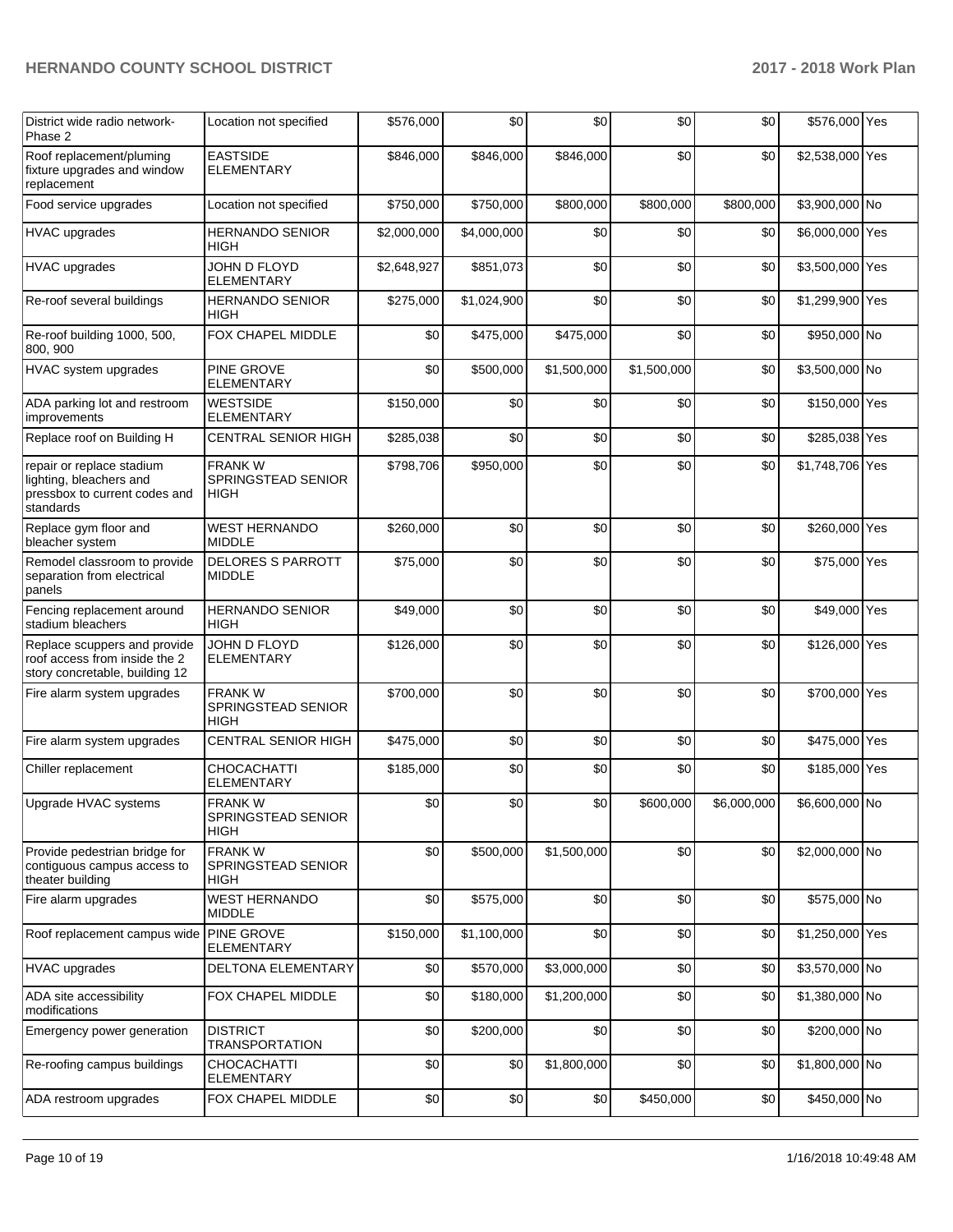| Place holder for all other                                       | Location not specified | \$0 | ا 30 | \$0 | \$50,000,000 | \$50,000,000 \$100,000,000 No |  |
|------------------------------------------------------------------|------------------------|-----|------|-----|--------------|-------------------------------|--|
| projects identified on our CIP                                   |                        |     |      |     |              |                               |  |
| spread over years 4 and 5.                                       |                        |     |      |     |              |                               |  |
| These projects will be inserted<br>as funds and their timing are |                        |     |      |     |              |                               |  |
| Ideemed plausible.                                               |                        |     |      |     |              |                               |  |
|                                                                  |                        |     |      |     |              |                               |  |
|                                                                  |                        |     |      |     |              |                               |  |

# **Additional Project Schedules**

Any projects that are not identified in the last approved educational plant survey.

Nothing reported for this section.

# **Non Funded Growth Management Project Schedules**

Schedule indicating which projects, due to planned development, that CANNOT be funded from current revenues projected over the next five years.

| <b>Project Description</b>                                                                                      | 2017 - 2018<br><b>Actual Budget</b> | $2018 - 2019$<br>Projected | 2019 - 2020<br>Projected | $2020 - 2021$<br>Projected | $2021 - 2022$<br>Projected | <b>Total</b>    | Funded |
|-----------------------------------------------------------------------------------------------------------------|-------------------------------------|----------------------------|--------------------------|----------------------------|----------------------------|-----------------|--------|
| Winding Waters K-8 New<br>Addition                                                                              | \$0                                 | \$0                        | \$0                      | \$2,000,000                | \$10,000,000               | \$12,000,000 No |        |
| Build new district office to<br>vacate current facility planned<br>for re-use as elementary<br>student stations | \$0                                 | \$3,500,000                | \$8,000,000              | \$0                        | \$0                        | \$11,500,000 No |        |
|                                                                                                                 | \$0                                 | \$3,500,000                | \$8,000,000              | \$2,000,000                | \$10,000,000               | \$23,500,000    |        |

# **Tracking**

# **Capacity Tracking**

| Location                                              | $2017 -$<br>2018 Satis.<br>Stu. Sta. | Actual<br>$2017 -$<br><b>2018 FISH</b><br>Capacity | Actual<br>$2016 -$<br>2017<br><b>COFTE</b> | # Class<br><b>Rooms</b> | Actual<br>Average<br>$2017 -$<br>2018 Class<br><b>Size</b> | Actual<br>$2017 -$<br>2018<br><b>Utilization</b> | <b>New</b><br>Stu.<br>Capacity | <b>New</b><br>Rooms to<br>be<br>Added/Re<br>moved | Projected<br>$2021 -$<br>2022<br><b>COFTE</b> | Projected<br>$2021 -$<br>2022<br><b>Utilization</b> | Projected<br>$2021 -$<br>2022 Class<br><b>Size</b> |
|-------------------------------------------------------|--------------------------------------|----------------------------------------------------|--------------------------------------------|-------------------------|------------------------------------------------------------|--------------------------------------------------|--------------------------------|---------------------------------------------------|-----------------------------------------------|-----------------------------------------------------|----------------------------------------------------|
| HERNANDO SENIOR<br><b>HIGH</b>                        | 1,958                                | 860. ا                                             | 1,105                                      | 81                      | 14 <sup>1</sup>                                            | 59.00 %                                          |                                |                                                   | 1,106                                         | 59.00 %                                             | 14                                                 |
| <b>BROOKSVILLE</b><br><b>IELEMENTARY</b>              | 901                                  | 901                                                | 657                                        | 47                      | 14 <sup>1</sup>                                            | 73.00 %                                          |                                |                                                   | 714                                           | 79.00 %                                             | 15                                                 |
| <b>Exceptional Student</b><br><b>Support Services</b> | 191                                  |                                                    |                                            | 15 <sub>1</sub>         | $\Omega$                                                   | 0.00%                                            |                                |                                                   | 0                                             | 0.00%                                               | $\Omega$                                           |
| <b>WESTSIDE</b><br><b>IELEMENTARY</b>                 | 830                                  | 830                                                | 505                                        | 45                      | 11                                                         | 61.00 %                                          |                                |                                                   | 510                                           | 61.00 %                                             | 11                                                 |
| <b>EASTSIDE</b><br><b>IELEMENTARY</b>                 | 808                                  | 808                                                | 592                                        | 44                      | 13 <sub>l</sub>                                            | 73.00 %                                          |                                |                                                   | 592                                           | 73.00 %                                             | 13                                                 |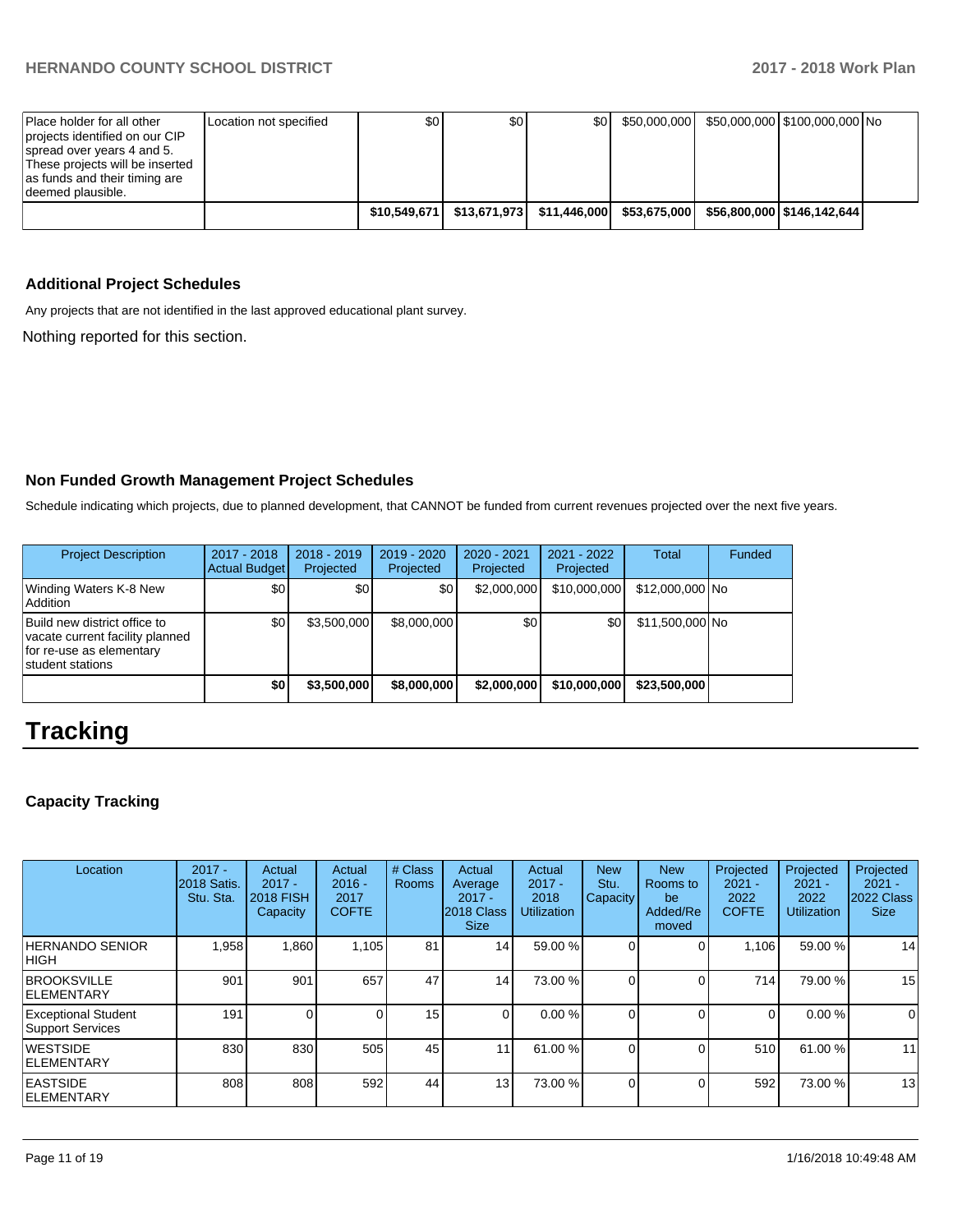| <b>FRANKW</b><br><b>SPRINGSTEAD SENIOR</b><br><b>HIGH</b>     | 2,285    | 2,170    | 1,595    | 91          | 18       | 74.00 % | $\Omega$ | 0              | 1,601    | 74.00 % | 18          |
|---------------------------------------------------------------|----------|----------|----------|-------------|----------|---------|----------|----------------|----------|---------|-------------|
| Weeki Wachee High<br>School                                   | 1,690    | 1,605    | 1,261    | 65          | 19       | 79.00 % | $\Omega$ | $\Omega$       | 1.260    | 79.00 % | 19          |
| Winding Waters K-8                                            | 1,560    | 1,404    | 1,273    | 73          | 17       | 91.00%  | $\Omega$ | $\Omega$       | 1,280    | 91.00 % | 18          |
| <b>SUNCOAST</b><br><b>ELEMENTARY</b>                          | 1,144    | 1,144    | 880      | 58          | 15       | 77.00 % | $\Omega$ | $\Omega$       | 882      | 77.00 % | 15          |
| <b>CHOCACHATTI</b><br><b>ELEMENTARY</b>                       | 1,037    | 1,037    | 735      | 45          | 16       | 71.00 % | $\Omega$ | $\overline{0}$ | 737      | 71.00 % | 16          |
| NATURE COAST<br><b>TECHNICAL HIGH</b>                         | 1,371    | 1,233    | 1,225    | 58          | 21       | 99.00 % | $\Omega$ | $\Omega$       | 1,225    | 99.00 % | 21          |
| CHALLENGER K-8<br>SCHOOL OF SCIENCE<br><b>AND MATHEMATICS</b> | 1,778    | 1,600    | 1,520    | 80          | 19       | 95.00 % | $\Omega$ | $\mathbf 0$    | 1,600    | 100.00% | 20          |
| <b>DAWN CENTER</b>                                            | $\Omega$ | $\Omega$ | $\Omega$ | $\Omega$    | $\Omega$ | 0.00%   | $\Omega$ | $\Omega$       | $\Omega$ | 0.00%   | $\mathbf 0$ |
| <b>EXPLORER K-8</b>                                           | 2,073    | 1,865    | 1,693    | 94          | 18       | 91.00%  | $\Omega$ | $\mathbf 0$    | 1,652    | 89.00%  | 18          |
| <b>PINE GROVE</b><br><b>ELEMENTARY</b>                        | 1,462    | 1,462    | 776      | 73          | 11       | 53.00 % | $\Omega$ | $\mathbf{0}$   | 780      | 53.00 % | 11          |
| <b>WEST HERNANDO</b><br><b>MIDDLE</b>                         | 1,489    | 1,340    | 665      | 62          | 11       | 50.00 % | $\Omega$ | $\Omega$       | 670      | 50.00 % | 11          |
| <b>DELTONA ELEMENTARY</b>                                     | 1,147    | 1,147    | 789      | 58          | 14       | 69.00 % | $\Omega$ | $\Omega$       | 777      | 68.00%  | 13          |
| <b>MOTON ELEMENTARY</b>                                       | 853      | 853      | 636      | 45          | 14       | 75.00 % | $\Omega$ | $\Omega$       | 625      | 73.00 % | 14          |
| <b>ADULT EDUCATION</b>                                        | $\Omega$ | $\Omega$ | $\Omega$ | $\mathbf 0$ | $\Omega$ | 0.00%   | $\Omega$ | $\Omega$       | $\Omega$ | 0.00%   | $\mathbf 0$ |
| <b>TRANSPORTATION 2</b>                                       | 160      | $\Omega$ | $\Omega$ | 6           | $\Omega$ | 0.00%   | $\Omega$ | $\Omega$       | $\Omega$ | 0.00%   | $\Omega$    |
| FOX CHAPEL MIDDLE                                             | 1,252    | 1,126    | 701      | 54          | 13       | 62.00%  | $\Omega$ | $\Omega$       | 700      | 62.00%  | 13          |
| <b>SPRING HILL</b><br><b>ELEMENTARY</b>                       | 1,069    | 1,069    | 773      | 51          | 15       | 72.00 % | 0        | $\mathbf 0$    | 789      | 74.00%  | 15          |
| POWELL MIDDLE                                                 | 1,195    | 1,075    | 921      | 51          | 18       | 86.00 % | $\Omega$ | $\Omega$       | 922      | 86.00 % | 18          |
| JOHN D FLOYD<br><b>ELEMENTARY</b>                             | 1,683    | 1,683    | 964      | 78          | 12       | 57.00 % | $\Omega$ | $\Omega$       | 966      | 57.00 % | 12          |
| <b>DELORES S PARROTT</b><br><b>MIDDLE</b>                     | 1,143    | 1,028    | 630      | 51          | 12       | 61.00%  | $\Omega$ | $\Omega$       | 664      | 65.00 % | 13          |
| <b>CENTRAL SENIOR HIGH</b>                                    | 2,389    | 2,150    | 1,224    | 99          | 12       | 57.00 % | $\Omega$ | $\mathbf{0}$   | 1,325    | 62.00 % | 13          |
|                                                               | 31,468   | 29,390   | 21,120   | 1,424       | 15       | 71.86%  | 0        | $\bf{0}$       | 21,377   | 72.74 % | 15          |

The COFTE Projected Total (21,377) for 2021 - 2022 must match the Official Forecasted COFTE Total (21,376 ) for 2021 - 2022 before this section can be completed. In the event that the COFTE Projected Total does not match the Official forecasted COFTE, then the Balanced Projected COFTE Table should be used to balance COFTE.

| 7,015  |
|--------|
| 8,086  |
| 6,276  |
| 21,376 |
|        |

| <b>Grade Level Type</b> | <b>Balanced Projected</b><br>COFTE for 2021 - 2022 |
|-------------------------|----------------------------------------------------|
| Elementary (PK-3)       |                                                    |
| Middle $(4-8)$          |                                                    |
| High (9-12)             |                                                    |
|                         | 21,377                                             |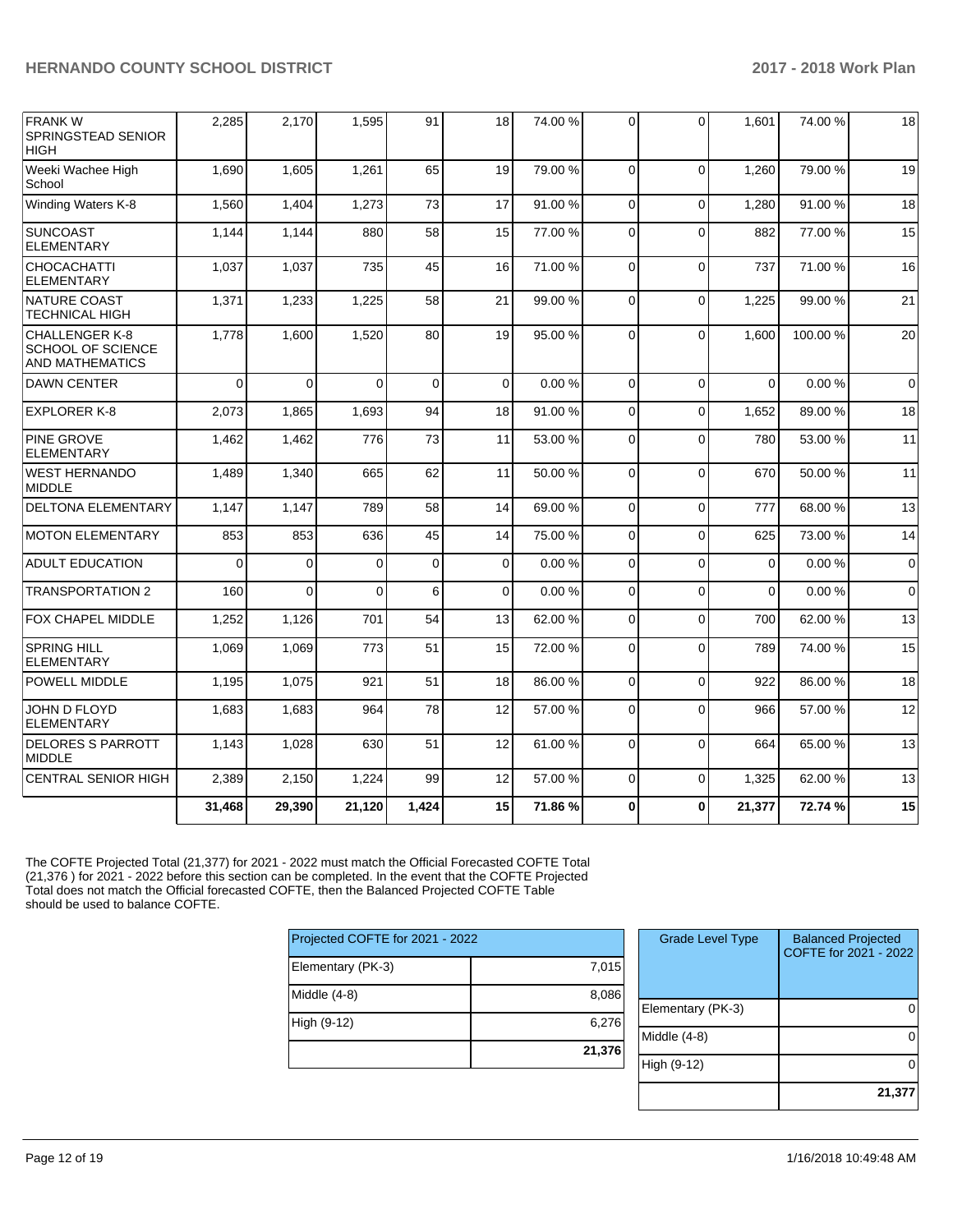#### **Relocatable Replacement**

Number of relocatable classrooms clearly identified and scheduled for replacement in the school board adopted financially feasible 5-year district work program.

| _ocation                               | $2017 - 2018$ | 2018 - 2019 | 2019 - 2020   2020 - 2021   2021 - 2022 | Year 5 Total |
|----------------------------------------|---------------|-------------|-----------------------------------------|--------------|
| <b>Total Relocatable Replacements:</b> |               |             |                                         | $\bf{0}$     |

#### **Charter Schools Tracking**

Information regarding the use of charter schools.

| Location-Type                                            | # Relocatable<br>units or<br>permanent<br>classrooms | Owner                | Year Started or !<br><b>Scheduled</b> | Student<br><b>Stations</b> | <b>Students</b><br>Enrolled | Years in<br>Contract | <b>Total Charter</b><br><b>Students</b><br>projected for<br>2021 - 2022 |
|----------------------------------------------------------|------------------------------------------------------|----------------------|---------------------------------------|----------------------------|-----------------------------|----------------------|-------------------------------------------------------------------------|
| <b>Gulf Coast Academy</b>                                |                                                      | <b>7 ILEASE RENT</b> | 2003                                  | 134 <sub>1</sub>           | 1321                        | 15 I                 | 134                                                                     |
| Gulf Coast Middle School                                 |                                                      | 7 LEASE RENT         | 2013                                  | 120                        | 110 <b>1</b>                | 15 <sub>l</sub>      | 120                                                                     |
| Brooksville Engineering, Science<br>& Technology Academy |                                                      | <b>7 ILEASE RENT</b> | 2013                                  | 132                        | 129                         |                      | 132                                                                     |
|                                                          | 21                                                   |                      |                                       | 386                        | 371                         |                      | 386                                                                     |

### **Special Purpose Classrooms Tracking**

The number of classrooms that will be used for certain special purposes in the current year, by facility and type of classroom, that the district will, 1), not use for educational purposes, and 2), the co-teaching classrooms that are not open plan classrooms and will be used for educational purposes.

| School | <b>School Type</b>                   | # of Elementary<br>K-3 Classrooms | # of Middle 4-8<br><b>Classrooms</b> | # of High $9-12$<br><b>Classrooms</b> | # of $ESE$<br><b>Classrooms</b> | # of Combo<br>Classrooms | <b>Total</b><br><b>Classrooms</b> |
|--------|--------------------------------------|-----------------------------------|--------------------------------------|---------------------------------------|---------------------------------|--------------------------|-----------------------------------|
|        | <b>Total Educational Classrooms:</b> |                                   |                                      |                                       |                                 |                          |                                   |
| School | <b>School Type</b>                   | # of Elementary<br>K-3 Classrooms | # of Middle 4-8<br><b>Classrooms</b> | # of High $9-12$<br>Classrooms        | # of $ESE$<br><b>Classrooms</b> | # of Combo<br>Classrooms | Total<br><b>Classrooms</b>        |
|        | <b>Total Co-Teaching Classrooms:</b> |                                   |                                      |                                       |                                 |                          |                                   |

# **Infrastructure Tracking**

**Necessary offsite infrastructure requirements resulting from expansions or new schools. This section should include infrastructure information related to capacity project schedules and other project schedules (Section 4).** 

Not Specified

**Proposed location of planned facilities, whether those locations are consistent with the comprehensive plans of all affected local governments, and recommendations for infrastructure and other improvements to land adjacent to existing facilities. Provisions of 1013.33(12), (13) and (14) and 1013.36** must be addressed for new facilities planned within the 1st three years of the plan (Section 5).

Not Specified

**Consistent with Comp Plan?** No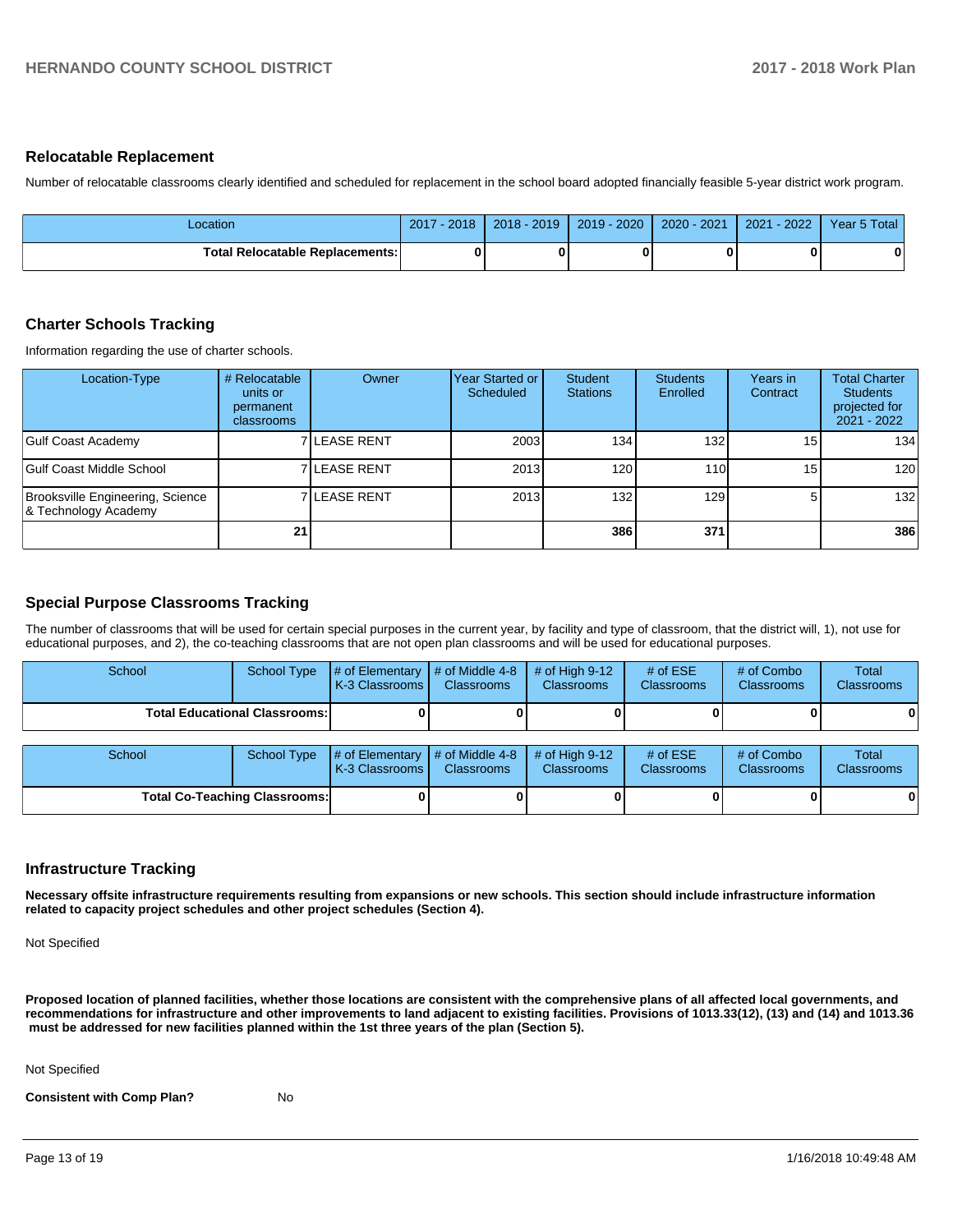#### **Net New Classrooms**

The number of classrooms, by grade level and type of construction, that were added during the last fiscal year.

| List the net new classrooms added in the 2016 - 2017 fiscal year.                                                                                       |                              |                                   |                                |                        | year.                        |                                                                        | List the net new classrooms to be added in the 2017 - 2018 fiscal |                        |
|---------------------------------------------------------------------------------------------------------------------------------------------------------|------------------------------|-----------------------------------|--------------------------------|------------------------|------------------------------|------------------------------------------------------------------------|-------------------------------------------------------------------|------------------------|
| "Classrooms" is defined as capacity carrying classrooms that are added to increase<br>capacity to enable the district to meet the Class Size Amendment. |                              |                                   |                                |                        |                              | Totals for fiscal year 2017 - 2018 should match totals in Section 15A. |                                                                   |                        |
| Location                                                                                                                                                | $2016 - 2017$ #<br>Permanent | $2016 - 2017$ #<br><b>Modular</b> | $2016 - 2017$ #<br>Relocatable | $2016 - 2017$<br>Total | $2017 - 2018$ #<br>Permanent | $2017 - 2018$ #<br>Modular                                             | $2017 - 2018$ #<br>Relocatable                                    | $2017 - 2018$<br>Total |
| Elementary (PK-3)                                                                                                                                       |                              |                                   |                                |                        |                              |                                                                        |                                                                   |                        |
| Middle (4-8)                                                                                                                                            |                              |                                   |                                |                        |                              |                                                                        |                                                                   |                        |
| High (9-12)                                                                                                                                             |                              |                                   |                                |                        |                              |                                                                        |                                                                   |                        |
|                                                                                                                                                         |                              |                                   |                                |                        |                              |                                                                        |                                                                   |                        |

# **Relocatable Student Stations**

Number of students that will be educated in relocatable units, by school, in the current year, and the projected number of students for each of the years in the workplan.

| <b>Site</b>                                                | 2017 - 2018 | 2018 - 2019 | 2019 - 2020 | 2020 - 2021 | 2021 - 2022 | 5 Year Average |
|------------------------------------------------------------|-------------|-------------|-------------|-------------|-------------|----------------|
| <b>EXPLORER K-8</b>                                        | $\Omega$    | $\Omega$    | 0           | $\Omega$    | 0           | 0              |
| CHALLENGER K-8 SCHOOL OF SCIENCE AND<br><b>MATHEMATICS</b> | 44          | 44          | 44          | 44          | 44          | 44             |
| FRANK W SPRINGSTEAD SENIOR HIGH                            | 525         | 500         | 500         | 500         | 500         | 505            |
| FOX CHAPEL MIDDLE                                          | 132         | 110         | 110         | 110         | 110         | 114            |
| <b>SPRING HILL ELEMENTARY</b>                              | 265         | 265         | 265         | 265         | 265         | 265            |
| <b>DAWN CENTER</b>                                         | 0           | $\Omega$    | $\Omega$    | $\Omega$    | $\Omega$    | 0              |
| Weeki Wachee High School                                   | 0           | $\Omega$    | $\Omega$    | $\Omega$    | $\Omega$    | 0              |
| Winding Waters K-8                                         | 0           | $\Omega$    | $\Omega$    | $\Omega$    | $\Omega$    | 0              |
| <b>TRANSPORTATION 2</b>                                    | 160         | 116         | 116         | 116         | 116         | 125            |
| <b>ADULT EDUCATION</b>                                     | 0           | $\Omega$    | $\Omega$    | $\Omega$    | $\Omega$    | 0              |
| <b>BROOKSVILLE ELEMENTARY</b>                              | 150         | 78          | 78          | 78          | 78          | 92             |
| <b>Exceptional Student Support Services</b>                | 70          | 70          | 70          | 70          | 70          | 70             |
| <b>WESTSIDE ELEMENTARY</b>                                 | 240         | 204         | 204         | 204         | 204         | 211            |
| <b>EASTSIDE ELEMENTARY</b>                                 | 72          | 40          | 40          | 40          | 40          | 46             |
| <b>HERNANDO SENIOR HIGH</b>                                | 120         | 100         | 100         | 100         | 100         | 104            |
| <b>SUNCOAST ELEMENTARY</b>                                 | 128         | 62          | 62          | 62          | 62          | 75             |
| <b>CHOCACHATTI ELEMENTARY</b>                              | 300         | 300         | 300         | 300         | 300         | 300            |
| INATURE COAST TECHNICAL HIGH                               | 0           | $\Omega$    | 0           | 0           | $\Omega$    | $\Omega$       |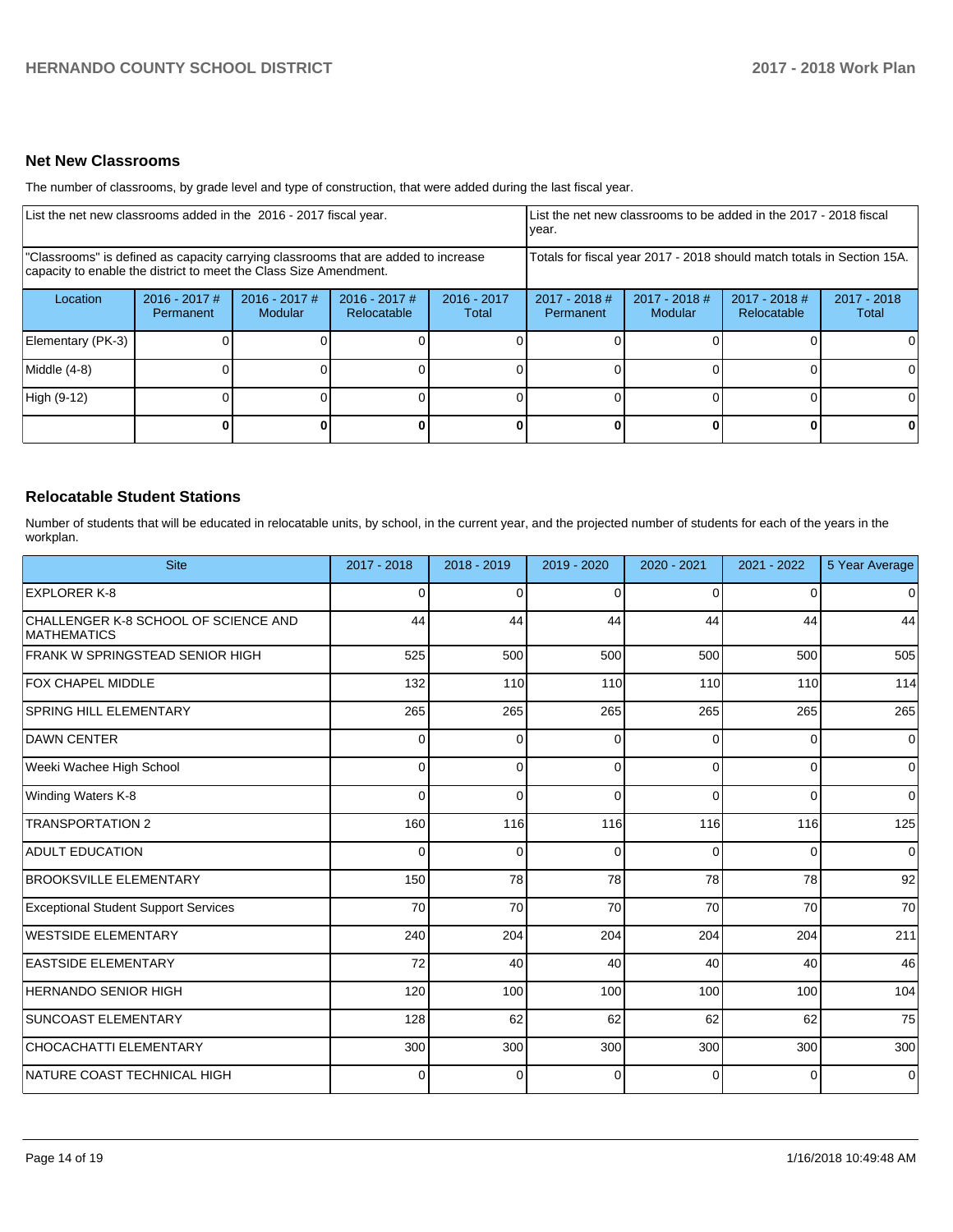| <b>DELTONA ELEMENTARY</b>    | 156 | 72 <sub>1</sub> | 72  | 72  | 72  | 89  |
|------------------------------|-----|-----------------|-----|-----|-----|-----|
| <b>IMOTON ELEMENTARY</b>     | 98  | 80              | 80  | 80  | 80  | 84  |
| <b>POWELL MIDDLE</b>         |     |                 |     |     |     | 0   |
| UOHN D FLOYD ELEMENTARY      | 480 | 458             | 458 | 458 | 458 | 462 |
| DELORES S PARROTT MIDDLE     |     |                 |     |     |     | 01  |
| <b>ICENTRAL SENIOR HIGH</b>  | 100 | 25              | 25  | 25  | 25  | 40  |
| <b>PINE GROVE ELEMENTARY</b> | 332 | 176             | 176 | 176 | 176 | 207 |
| <b>WEST HERNANDO MIDDLE</b>  | 220 | 154             | 154 | 154 | 154 | 167 |

| Totals for HERNANDO COUNTY SCHOOL DISTRICT        |        |        |        |        |        |        |
|---------------------------------------------------|--------|--------|--------|--------|--------|--------|
| Total students in relocatables by year.           | 3,592  | 2,854  | 2,854  | 2.854  | 2,854  | 3,002  |
| Total number of COFTE students projected by year. | 21,068 | 21.017 | 21,014 | 21.146 | 21.376 | 21.124 |
| Percent in relocatables by year.                  | 17%    | 14%    | 14%    | 13%    | 13%    | 14%    |

# **Leased Facilities Tracking**

Exising leased facilities and plans for the acquisition of leased facilities, including the number of classrooms and student stations, as reported in the educational plant survey, that are planned in that location at the end of the five year workplan.

| Location                                    | # of Leased<br>Classrooms 2017 -<br>2018 | <b>FISH Student</b><br><b>Stations</b> | Owner | # of Leased<br>Classrooms 2021 -<br>2022 | <b>FISH Student</b><br><b>Stations</b> |
|---------------------------------------------|------------------------------------------|----------------------------------------|-------|------------------------------------------|----------------------------------------|
| <b>BROOKSVILLE ELEMENTARY</b>               | r                                        | O                                      |       | $\Omega$                                 |                                        |
| <b>Exceptional Student Support Services</b> | C                                        |                                        |       | $\Omega$                                 |                                        |
| WESTSIDE ELEMENTARY                         | $\Omega$                                 | C                                      |       | 0                                        |                                        |
| <b>EASTSIDE ELEMENTARY</b>                  | C                                        |                                        |       | $\Omega$                                 |                                        |
| <b>HERNANDO SENIOR HIGH</b>                 | $\Omega$                                 | C                                      |       | $\Omega$                                 |                                        |
| JOHN D FLOYD ELEMENTARY                     | $\Omega$                                 | O                                      |       | $\Omega$                                 |                                        |
| <b>DELORES S PARROTT MIDDLE</b>             | $\Omega$                                 | $\Omega$                               |       | $\Omega$                                 | U                                      |
| <b>CENTRAL SENIOR HIGH</b>                  | $\Omega$                                 | $\Omega$                               |       | $\Omega$                                 | $\Omega$                               |
| WEST HERNANDO MIDDLE                        | $\Omega$                                 | $\Omega$                               |       | $\Omega$                                 | 0                                      |
| FRANK W SPRINGSTEAD SENIOR HIGH             | $\Omega$                                 | $\Omega$                               |       | $\Omega$                                 | U                                      |
| <b>FOX CHAPEL MIDDLE</b>                    | $\Omega$                                 | $\Omega$                               |       | 0                                        |                                        |
| <b>SPRING HILL ELEMENTARY</b>               | $\Omega$                                 | 0                                      |       | $\Omega$                                 |                                        |
| <b>POWELL MIDDLE</b>                        | $\Omega$                                 | 0                                      |       | $\Omega$                                 |                                        |
| <b>PINE GROVE ELEMENTARY</b>                | $\Omega$                                 | $\Omega$                               |       | $\Omega$                                 | 0                                      |
| <b>DELTONA ELEMENTARY</b>                   | $\Omega$                                 | $\Omega$                               |       | 0                                        | 0                                      |
| <b>MOTON ELEMENTARY</b>                     | $\Omega$                                 | $\Omega$                               |       | 0                                        | <sup>0</sup>                           |
| <b>SUNCOAST ELEMENTARY</b>                  | $\Omega$                                 | 0                                      |       | $\Omega$                                 | <sup>0</sup>                           |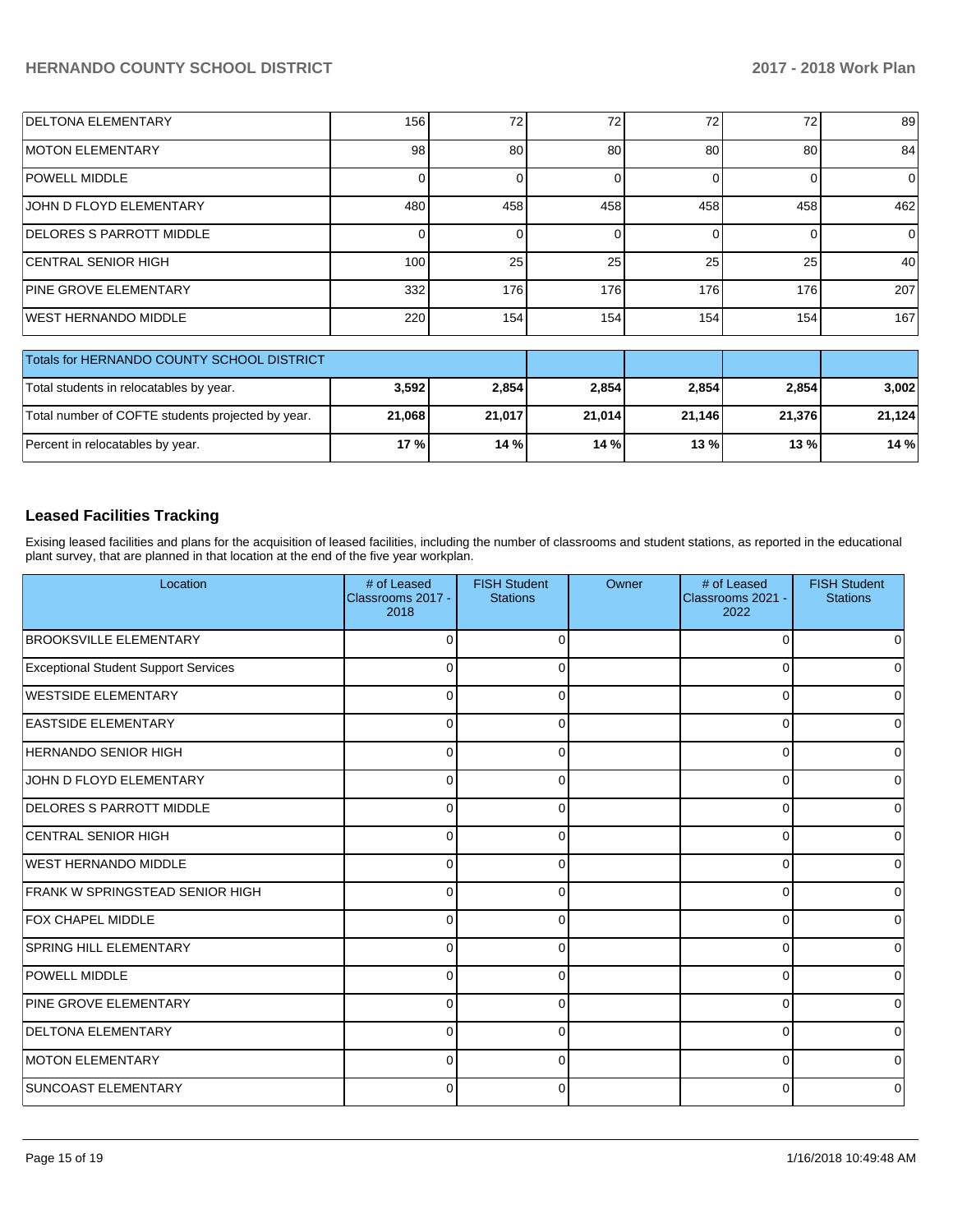| CHOCACHATTI ELEMENTARY                                     |  |  |  |
|------------------------------------------------------------|--|--|--|
| NATURE COAST TECHNICAL HIGH                                |  |  |  |
| CHALLENGER K-8 SCHOOL OF SCIENCE AND<br><b>MATHEMATICS</b> |  |  |  |
| DAWN CENTER                                                |  |  |  |
| <b>EXPLORER K-8</b>                                        |  |  |  |
| Weeki Wachee High School                                   |  |  |  |
| Winding Waters K-8                                         |  |  |  |
| <b>ADULT EDUCATION</b>                                     |  |  |  |
| <b>TRANSPORTATION 2</b>                                    |  |  |  |
|                                                            |  |  |  |

#### **Failed Standard Relocatable Tracking**

Relocatable units currently reported by school, from FISH, and the number of relocatable units identified as 'Failed Standards'.

Nothing reported for this section.

# **Planning**

### **Class Size Reduction Planning**

**Plans approved by the school board that reduce the need for permanent student stations such as acceptable school capacity levels, redistricting, busing, year-round schools, charter schools, magnet schools, public-private partnerships, multitrack scheduling, grade level organization, block scheduling, or other alternatives.**

Redistricting was done for the 16-17 school year to maximize permanent capacity. Staffing plans are implemented in order to meet class size reduction. Redistricting was approved by the School Board on September 29, 2015.

### **School Closure Planning**

**Plans for the closure of any school, including plans for disposition of the facility or usage of facility space, and anticipated revenues.** 

None.

# **Long Range Planning**

#### **Ten-Year Maintenance**

District projects and locations regarding the projected need for major renovation, repair, and maintenance projects within the district in years 6-10 beyond the projects plans detailed in the five years covered by the work plan.

Nothing reported for this section.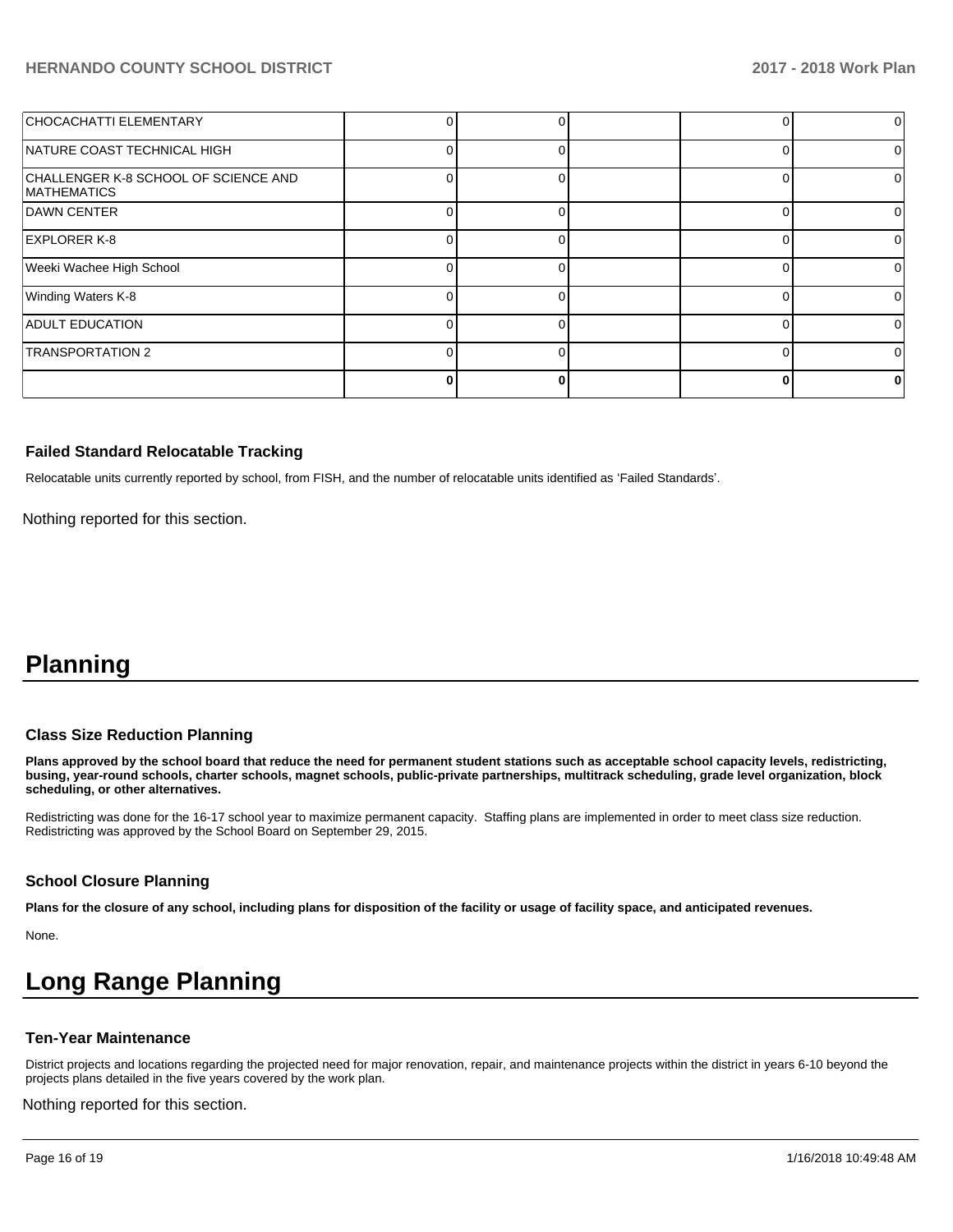### **Ten-Year Capacity**

Schedule of capital outlay projects projected to ensure the availability of satisfactory student stations for the projected student enrollment in K-12 programs for the future 5 years beyond the 5-year district facilities work program.

Nothing reported for this section.

### **Ten-Year Planned Utilization**

Schedule of planned capital outlay projects identifying the standard grade groupings, capacities, and planned utilization rates of future educational facilities of the district for both permanent and relocatable facilities.

| <b>Grade Level Projections</b>   | <b>FISH</b><br><b>Student</b><br><b>Stations</b> | <b>Actual 2016 -</b><br><b>2017 FISH</b><br>Capacity | Actual<br>$2016 -$<br>2017<br><b>COFTE</b> | Actual 2016 - 2017<br><b>Utilization</b> | Actual 2017 - 2018 / 2026 - 2027 new<br>Student Capacity to be added/removed | Projected 2026<br><b>2027 COFTE</b> | Projected 2026 -<br>2027 Utilization |
|----------------------------------|--------------------------------------------------|------------------------------------------------------|--------------------------------------------|------------------------------------------|------------------------------------------------------------------------------|-------------------------------------|--------------------------------------|
| Elementary - District<br>lTotals | 10.934                                           | 10,934                                               | 7,306.76                                   | 66.83 %                                  |                                                                              |                                     | 0.00%                                |
| Middle - District Totals         | 12.879                                           | 11,588                                               | 8,627.53                                   | 74.46 %                                  |                                                                              |                                     | 0.00%                                |
| High - District Totals           | 7.304                                            | 6,868                                                | 5,185.92                                   | 75.51 %                                  |                                                                              |                                     | 0.00%                                |
| Other - ESE, etc                 | 351                                              |                                                      | 0.00                                       | 0.00%                                    |                                                                              |                                     | 0.00%                                |
|                                  | 31,468                                           | 29,390                                               | 21.120.21                                  | 71.86 %                                  |                                                                              | ŋ                                   | 0.00%                                |

**Combination schools are included with the middle schools for student stations, capacity, COFTE and utilization purposes because these facilities all have a 90% utilization factor. Use this space to explain or define the grade groupings for combination schools.** 

No comments to report.

### **Ten-Year Infrastructure Planning**

Nothing reported for this section.